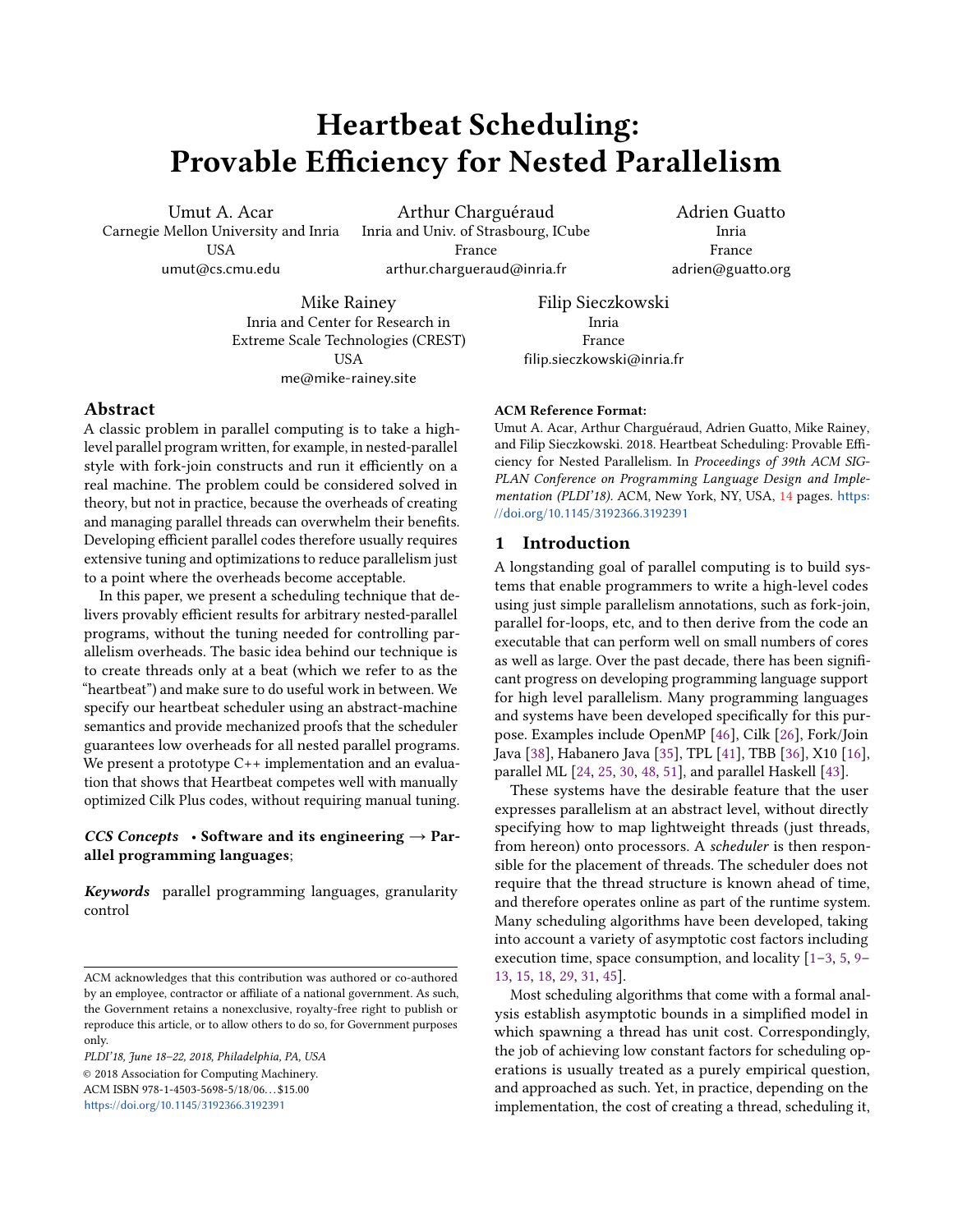then destroying it, may amount to thousands of cycles. Thus, in spite of the guarantees provided by the asymptotic analysis, poor management of overheads can result in massive slowdowns in practice—sometimes as much as 50x, in our experience. On the other extreme, it is also easy to overcompensate by reducing overheads too much, thereby creating too few threads to keep cores well fed. The key is to find solutions that strike a balance between the two extremes, and do so consistently.

Dozens of papers have been published on various techniques for taming parallelism overheads. To our knowledge, they fall in either of two categories: granularity control approaches [\[4,](#page-12-17) [19,](#page-12-18) [34,](#page-12-19) [37,](#page-12-20) [42,](#page-13-7) [47,](#page-13-8) [57\]](#page-13-9), and lazy splitting approaches [\[26–](#page-12-0)[28,](#page-12-21) [33,](#page-12-22) [44,](#page-13-10) [55\]](#page-13-11). Granularity control aims at coarsening the leaf-level subcomputations to avoid the creation of threads involving little work. Lazy splitting aims at creating threads on demand, postponing the creation of threads until other workers are in need. Although many of these techniques have entered into production systems and have led to improved performance overall, significant challenges remain.

In the face of nested parallelism, that is, when parallel constructs are nested, many of these approaches have been shown by the literature to fail to control overheads for certain classes of programs [\[55\]](#page-13-11). Parallelism overheads continue to be a challenge for practitioners. Expertly implemented research codes are not immune from such issues either: codes from a popular benchmarking suite that is implemented using Cilk Plus sometimes resort to using a variety of heuristics, such as manual loop grains, that, while controlling overheads well in many cases, may still perform poorly on certain classes of input [\[8\]](#page-12-23). Even though good results might be achieved on the benchmark considered, there is no guarantee that good performance will be achieved by the resulting program on different input data, or on a different hardware system [\[4,](#page-12-17) [53\]](#page-13-12). Given such sensitivity to input data, hardware details, program structure, etc., we believe that an approach based on a formally verified guarantee may be useful and could lead to greater reliability in the face of uncertainty in the execution environment.

Yet, among all the proposals that we are aware of, we know of only one that provides a formal efficiency bound for nested-parallel programs such that that bound takes into account the overheads of thread creation, namely oracle-guided scheduling [\[4\]](#page-12-17). In that approach, the programmer annotates every parallel call with an expression for computing its asymptotic cost and the run-time system decides whether a given call should be performed sequentially or in parallel. One limitation of this approach is that it breaks down when confronted with parallel functions whose complexity cannot be predicted reasonably precisely, e.g., functions whose complexity is data dependent (e.g., a string comparison function) and search algorithms in which cost estimates are difficult to make.

In this paper, we propose techniques for controlling threadcreation costs in all fork-join (nested-parallel) parallel programs. The basic idea behind these techniques is to amortize the cost of thread creation by ensuring that threads are created at a "heartbeat", i.e., periodically at intervals, each of which include sufficiently large amount of sequential work. This technique applies to all fork-join programs—we make no additional assumptions on the kinds of programs—and in particular, permits arbitrary nesting of parallel calls.

Our contribution can be summarized as follows.

- We present heartbeat scheduling, a technique for promoting parallel-call frames into threads.
- We formalize heartbeat scheduling using abstract machines and present formal bounds on the work and span, verified in Coq.
- We present empirical evidence that our approach leads in practice to bounded overheads and competitive performance, by evaluating a number of state-of-the-art benchmarks originally designed for Cilk Plus.

In Section [2,](#page-1-0) we give an overview of our approach, the bounds that we prove, and the implementation. In Section [3,](#page-2-0) we describe our approach formally by means of an abstract machine, and establish the theoretical cost bounds. In Section [4,](#page-6-0) we discuss the concrete implementation of our approach, including a cactus-stack data structure that is crucial to the implementation, the optimized treatment of parallel loops, and the heartbeat interpreter used for the proof-ofconcept evaluation. In Section [5,](#page-7-0) we present benchmark results to confirm that our theoretical results on heartbeat scheduling translate into practical benefits.

## <span id="page-1-0"></span>2 Overview

In heartbeat scheduling, the runtime takes, at every  $N$  steps, the top-most stack frame corresponding to a parallel call and promotes it into a proper thread that may be subject to load balancing. The heartbeat period, N, is a system-dependent parameter that is chosen once for the system. The idea is to evaluate parallel function calls using conventional stack frames, essentially sequentially, and to promote these frames into proper threads when sufficient amount of sequential work has been performed since the last promotion.

It might be tempting to view heartbeat scheduling idea as a lazy scheduling technique [\[55\]](#page-13-11), because heartbeat scheduling delays thread creation until its costs can be amortized. This view is partially justifiable, but not completely. In prior approaches to lazy scheduling [\[55\]](#page-13-11), promotion is triggered, either directly or indirectly, by steal requests. Such a technique is unlikely to be (provably) effective for all programs. For example, numerous steal requests may lead to a large number of promotions, potentially resulting is large overheads. Or, a burst of steal requests might all have to wait for a few processors to create parallelism (and hence blow past span bounds) because the system has been "too lazy" and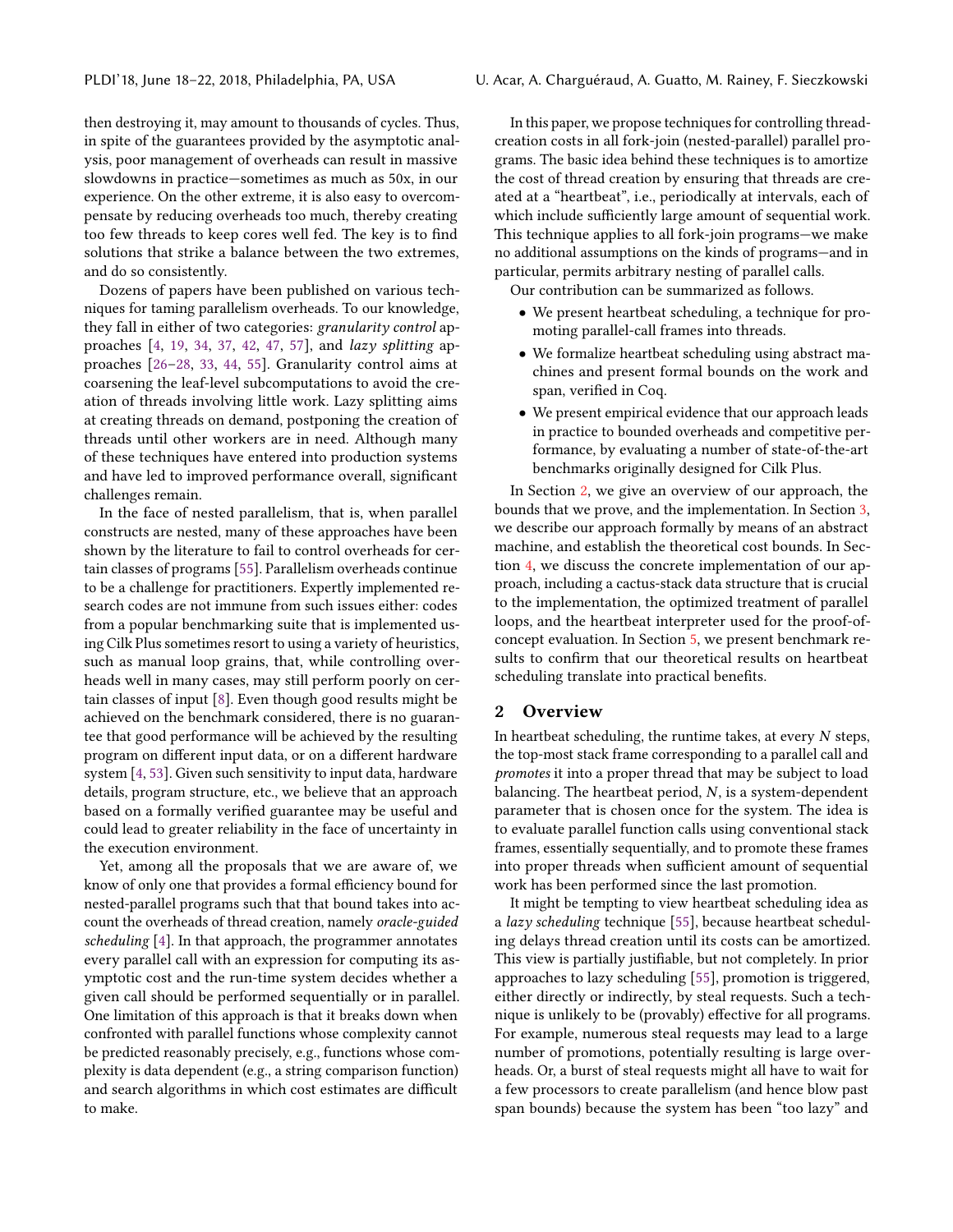did not create sufficiently many parallel threads. In contrast, heartbeat scheduling is independent from the load of the workers in the system. It relies solely on a processor-local decision, based on the number of cycles elapsed since the previous promotion, and is thus never too lazy nor too eager in creating parallelism.

We present bounds on the work and span of programs executed using heartbeat scheduling. The total work, including thread creation overheads, is bounded as

$$
W \leq (1 + \frac{\tau}{N}) \cdot w,
$$

where w denotes the *raw work* (total sequential execution<br>time excluding overheads), and  $\tau$  denotes the cost of protime, excluding overheads), and  $\tau$  denotes the cost of promoting one frame and scheduling the resulting thread. The total span, including thread creation overheads, is bounded as:

$$
S\leq (1+\frac{N}{\tau})\cdot s,
$$

where s denotes the span (the length of the critical path) of<br>a fully parallel execution, that is, an execution in which all a fully parallel execution, that is, an execution in which all parallel calls are directly represented as threads. The fact that these bounds hold is not immediate and, in particular, rests upon promoting the oldest possible frame. Taken together, the work and span bounds show that the overheads can be tamed down to a small fraction of the run time, while nevertheless preserving the asymptotic amount of parallelism inherent to the program. In particular, unlike most scheduling techniques based on heuristics, hearbeat scheduling cannot be defeated by adversarial programs.

Perhaps surprisingly, heartbeat scheduling is agnostic to the specific load-balancing algorithm used for ensuring good work distribution. For example, we may combine heartbeat scheduling with work stealing, which guarantees an execution time of  $T \leq \frac{W}{P} + O(S)$ , where P denotes the number of processors. Thus by using work stealing for load balancing processors. Thus by using work stealing for load balancing, we obtain the bound on P-processor run time of:

$$
T \leq \left(1 + \frac{\tau}{N}\right) \cdot \frac{w}{P} + O\left(\frac{N}{\tau} \cdot s\right)
$$

To limit overheads, we can choose N as a multiple of  $\tau$ , i.e.,<br> $N = k\tau$  for some fixed k. The bound can then be written as:  $N = k\tau$ , for some fixed k. The bound can then be written as:

$$
T \le \left(1 + \frac{1}{k}\right) \cdot \frac{w}{P} + O(ks).
$$

k P The above bound shows that heartbeat scheduling achieves bounded overheads (e.g., 5% for  $k = 20$ ), while increasing the span by k. Thus, for all programs with sufficient paral*lel slackness* [\[56\]](#page-13-13), where  $\frac{w}{s} \gg kP$ , performance should be close to optimal. In practice, this assumption is met by all close to optimal. In practice, this assumption is met by all algorithms featuring a logarithmic (or polylogarithmic) span.

To implement heartbeat scheduling, we rely on a cactus stack [\[32\]](#page-12-24). This representation essentially consists of pieces of the call stack organized in a tree structure. The cactus stack supports parallel computations without prohibitive

stack-space usage in the worst case. To support constanttime access to the next promotable frame in the stack, we extend the cactus stack with a doubly-linked list between the promotable frames, i.e., the frames associated with parallel calls or parallel loops.

We empirically validate our approach by presenting a proof-of-concept implementation in C++. Our implementation uses an interpreter whereby benchmark programs are represented by values of an AST (Abstract Syntax Tree). Our interpreter explicitly allocates and deallocates frames from the cactus stack and implements frame promotion following the heartbeat strategy. Our implementation depends on regular polling to realize the heartbeat.

Thanks to the fact that sequential blocks are compiled and optimized by a conventional compiler, the resulting interpreter is efficient enough to enable meaningful comparison with the performance of state-of-the-art benchmarks compiled using Cilk Plus. We perform this comparison using parallel programs from the Problem Based Benchmark Suite (PBBS). PBBS consists of nontrivial algorithms exhibiting irregular parallelism [\[50\]](#page-13-14). The PBBS programs are implemented in Cilk Plus using a careful combination of techniques for controlling granularity.

Our benchmark results show that PBBS programs can incur significant overheads, sometimes over 25% of the execution time. With heartbeat scheduling, overheads are always less than 5%, because significantly fewer threads are created. This result matches our theoretical bounds for the setting of N that we consider. Despite the interpretive overheads of our proof-of-concept implementation, our code is generally able to match or beat the performance of PBBS programs on 40 cores. Our results also show that heartbeat scheduling achieves utilization similar to original PBBS programs, despite creating significantly fewer threads.

# <span id="page-2-0"></span>3 Semantics and Analysis

We introduce heartbeat scheduling, as an idealized nestedparallel language, in the setting of an untyped λ-calculus equipped with parallel pairs. This language allows us to present and analyze the key ideas of heartbeat scheduling, abstracting over implementation details. In the implementation section, we will show that the basic transitions, in particular the operation for splitting the stack on promotion operations, can indeed be implemented in constant time.

We give three semantics to that language: a fully-sequential semantics, a fully-parallel semantics, and our heartbeat scheduling semantics. The definition is two-fold.

First, we define a variant of the CEK machine of Felleisen and Friedman [\[23\]](#page-12-25), which implements sequential call-byvalue evaluation. This abstract machine makes the stack explicit and is thus well-suited for describing the stack surgery operations involved in heartbeat scheduling.

Second, we use the abstract machine to define the three aforementioned semantics in big-step style. This big-step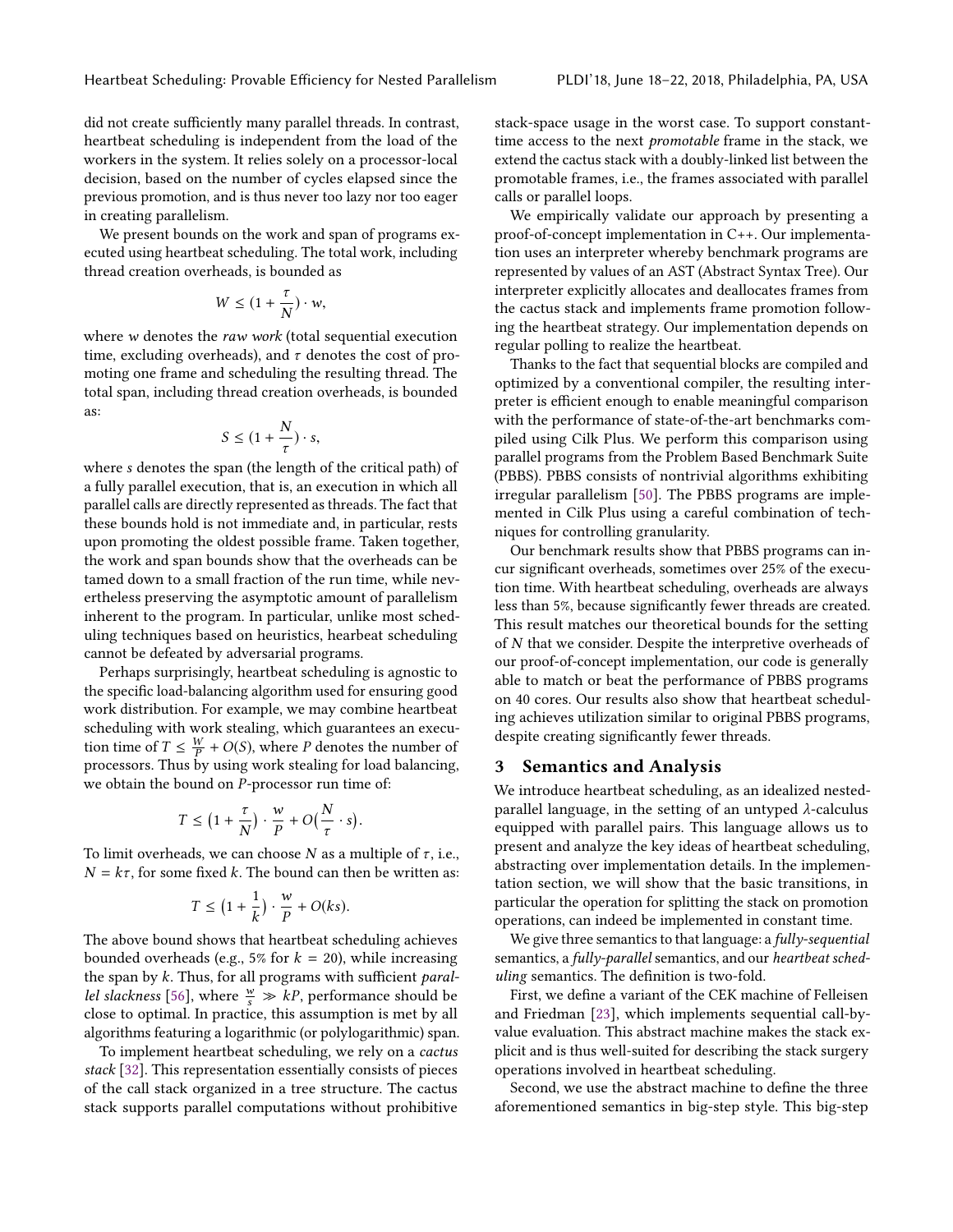```
Cost graph g \equiv 0 | 1 | (g \cdot g) | (g || g)work(0) \triangleq 0work(1) \triangleq 1work(g_1 \cdot g_2) \triangleq work(g_1) + work(g_2)<br>work(g_1 || g_2) \triangleq \tau + work(g_1) + work\tau + \text{work}(q_1) + \text{work}(q_2)span(0) \triangleq 0
         span(1) \triangleq 1
span(g_1 \cdot g_2) \triangleq span(g_1) + span(g_2)<br>
span(g_1 || g_2) \triangleq \tau + max(span(g_1), s)\tau + max(span(g_1), span(g_2))
```
Figure 1. Cost graphs, and definition of work and span.

presentation allows us to describe the creation of threads in the semantics without having to explicitly manipulate the set of live threads. In particular, the rule describing the parallel evaluation of a pair involves evaluation premises describing distinct, independent instances of the abstract machine.

To formally reason about the work and span of an evaluation, we instrument the big-step judgments in such a way that, in addition to an output value, they also produce a cost graph. This cost graph describes the operations and control dependencies performed during the corresponding execution. All vertices have unit cost except fork-join operations, which are given the weight  $\tau$ , to reflect the overhead of thread management. On a cost graph, we define work and span in the usual way, as the weight of the complete graph and as the weight of the critical path, respectively.

Based on the formal semantics and the cost graphs, we establish the correctness and the efficiency of heartbeat scheduling. The correctness results assert that the heartbeat semantics produces the same results as the fully-sequential and the fully-parallel semantics. The efficiency results have two components. The first component asserts that the heartbeat semantics adds at most a fraction  $\frac{\tau}{N}$  of work compared with the fully-sequential semantics, where N is a parameter<br>under user control. In other words, overheads are bounded under user control. In other words, overheads are bounded. The second component asserts that the span of a program executed in the heartbeat semantics increases at most by a constant multiplicative factor  $(1 + \frac{N}{\tau})$  compared with the fully-parallel semantics. Thus, the asymptotic amount of parallelism inherent to the program is preserved when using heartbeat scheduling.

For increased confidence, we have formalized in the Coq proof assistant all the technical contents of this section.

#### <span id="page-3-2"></span>3.1 Work and span of a cost graph

We use cost graphs as a convenient way to formalize the work and span of an execution. The execution of a fork-join program induces a series-parallel, directed acyclic graph. Figure [1](#page-3-0) gives the grammar of cost graphs, which includes: the empty graph, written 0, the one-vertex graph, written 1,

<span id="page-3-1"></span>

|                                                     |  | Expression $e := x   \lambda x . e   (e e)   (e    e)$         |
|-----------------------------------------------------|--|----------------------------------------------------------------|
| Value                                               |  | $v \coloneqq (v, v)   (\lambda x. e) \{\sigma\}$               |
| Environment                                         |  | $\sigma \in Var \rightarrow_{fin} Val$                         |
| Frame                                               |  | $f$ ::= APPL $(\Box, e, \sigma)$   APPR $(x, e, \sigma, \Box)$ |
|                                                     |  | $ $ PAIRL $(\Box, e, \sigma)$   PAIRR $(v, \Box)$              |
| Stack                                               |  | $k \equiv \text{TOP}   f : k$                                  |
| Code                                                |  | $c \cong e   v$                                                |
| Configuration $m := \langle c   \sigma   k \rangle$ |  |                                                                |
|                                                     |  |                                                                |

Figure 2. Syntax of the source language, and components of the abstract machine.

sequential composition of two graphs, written  $(q_1 \cdot q_2)$ , and parallel composition of two graphs, written  $(g_1 || g_2)$ .

Figure [1](#page-3-0) also gives the formal definition of the work and span of cost graph  $g$ , written work( $g$ ) and span( $g$ ), respectively. Unlike prior work, we do not assign unit cost to forkjoin operations, but instead weight these operations with some cost  $\tau$ . This fixed parameter  $\tau$  represents the runtime overhead associated with a fork-join operation.

Intuitively, the work of a cost graph is equal to the number of vertices plus  $\tau$  times the number of fork vertices involved in the graph. The span of a cost graph is equal to the length of the longest path in that graph, when counting  $\tau$  units on every traversal of a fork vertex.

## 3.2 Syntax and Machine Transitions

The syntax of our calculus is given in the first three lines of Figure [2.](#page-3-1) An expression e is either a variable, an abstraction, an application, or a parallel pair, written  $(e_1 || e_2)$ . Such a pair marks an opportunity for parallelism that may or may not actually execute in parallel, depending on the scheduling decision. A value  $v$  denotes a completely evaluated expression. It is either a pair of values  $(v_1, v_2)$ , or a closure  $(\lambda x. e)(\sigma)$ . Such a closure packages an *environment*  $\sigma$ , which consists of a finite map from variables to values. We write  $\sigma[x \mapsto v]$ for the environment  $\sigma$  updated to map x to v. For brevity, we omit projection functions, whose semantics is standard.

A machine configuration m is a triple  $\langle c | \sigma | k \rangle$ , where the code c, either a value or an expression, is executing in an environment  $\sigma$ , against a stack k. A stack consists of a list of frames terminated by the TOP token. We let the metavariable f range over stack frames. Conceptually, a frame is an expression constructor with a hole, written □, and it describes a partially evaluated expression.

Figure [3](#page-4-0) defines the judgment  $m \rightarrow m'$ , which describes<br>a sequential transitions of our abstract machine. The sequential the sequential transitions of our abstract machine. The sequential transition rules are standard.

For example, let us describe the steps involved in the evaluation of an application ( $e_1$   $e_2$ ). First, the rule AppL puts the function  $e_1$  in the code component of the machine, and extends the stack with a frame APPL( $\Box$ ,  $e_2$ ,  $\sigma$ ), thereby saving the argument  $e_2$  and the current environment  $\sigma$ . Once the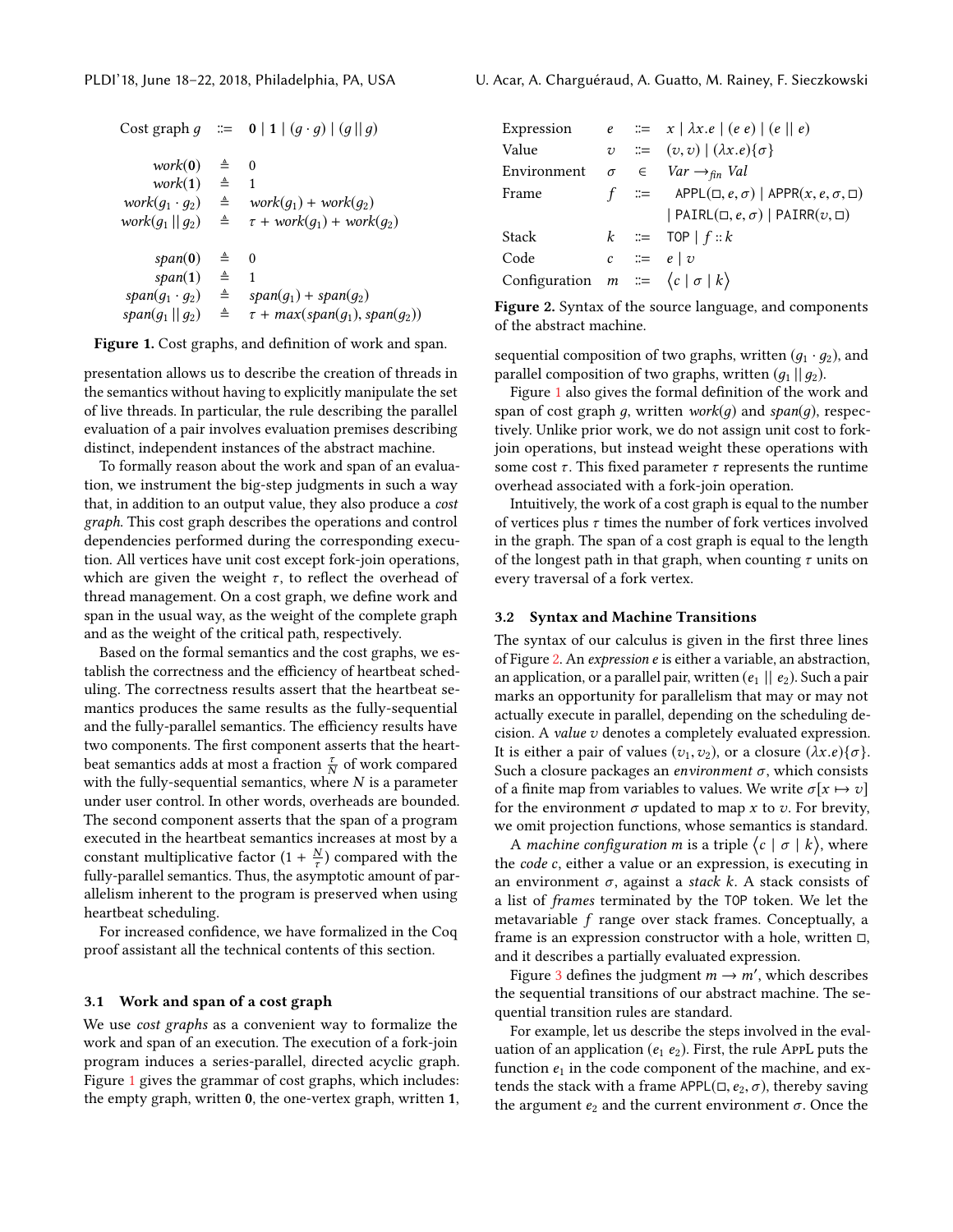<span id="page-4-0"></span>Heartbeat Scheduling: Provable Efficiency for Nested Parallelism PLDI'18, June 18–22, 2018, Philadelphia, PA, USA

| Var  | $\langle x \mid \sigma \mid$                                                                                                                                                                                | $k \rangle \rightarrow \langle \sigma(x) \mid -$                                                                                                                                                                                                                                                                                                                                                                                                                                                                                                                                                                                                                                                                                                | $k \rangle$                          |
|------|-------------------------------------------------------------------------------------------------------------------------------------------------------------------------------------------------------------|-------------------------------------------------------------------------------------------------------------------------------------------------------------------------------------------------------------------------------------------------------------------------------------------------------------------------------------------------------------------------------------------------------------------------------------------------------------------------------------------------------------------------------------------------------------------------------------------------------------------------------------------------------------------------------------------------------------------------------------------------|--------------------------------------|
| ABS  | $\langle \lambda x.e \mid \sigma \mid$                                                                                                                                                                      | $k \rangle \rightarrow \langle (\lambda x.e)(\sigma \mid -$                                                                                                                                                                                                                                                                                                                                                                                                                                                                                                                                                                                                                                                                                     | $k \rangle$                          |
| APPL | $\langle (e_1 e_2) \mid \sigma \mid$                                                                                                                                                                        | $k \rangle \rightarrow \langle e_1 \mid \sigma \mid$                                                                                                                                                                                                                                                                                                                                                                                                                                                                                                                                                                                                                                                                                            | APPL(\Box, e_2, \sigma) :: k \rangle |
| APPR | $\langle (\lambda x.e)(\sigma \mid - \mid \text{APPL}(\Box, e_2, \sigma') :: k \rangle \rightarrow \langle e_2 \mid \sigma' \mid \text{APPR}((\lambda x.e)(\sigma \mid, \Box) :: k \rangle \land \text{Q})$ |                                                                                                                                                                                                                                                                                                                                                                                                                                                                                                                                                                                                                                                                                                                                                 |                                      |
| BoDY | $\langle v \mid - \mid \text{APPR}((\lambda x.e)(\sigma \mid, \Box) :: k \rangle \rightarrow \langle e \mid \text{Q} \mid x \rightarrow v \mid \mid$                                                        | $k \rangle \rightarrow \langle e_1 \mid \text{Q} \mid \text{Q} \mid \text{Q} \mid \text{Q} \mid \text{Q} \mid \text{Q} \mid \text{Q} \mid \text{Q} \mid \text{Q} \mid \text{Q} \mid \text{Q} \mid \text{Q} \mid \text{Q} \mid \text{Q} \mid \text{Q} \mid \text{Q} \mid \text{Q} \mid \text{Q} \mid \text{Q} \mid \text{Q} \mid \text{Q} \mid \text{Q} \mid \text{Q} \mid \text{Q} \mid \text{Q} \mid \text{Q} \mid \text{Q} \mid \text{Q} \mid \text{Q} \mid \text{Q} \mid \text{Q} \mid \text{Q} \mid \text{Q} \mid \text{Q} \mid \text{Q} \mid \text{Q} \mid \text{Q} \mid \text{Q} \mid \text{Q} \mid \text{Q} \mid \text{Q} \mid \text{Q} \mid \text{Q} \mid \text{Q} \mid \text{Q} \mid \text{Q} \mid \text{Q} \mid \text{Q} \mid \text{$ |                                      |

**Figure 3.** Sequential machine transitions:  $m \rightarrow m'$ .

<span id="page-4-1"></span>Step 8EQVAL

\n
$$
\frac{\text{Step 3} \times \text{Step 4} \times \text{Step 5}}{\langle v \mid - \mid \text{TOP} \rangle \Rightarrow_{\text{seq}} v; \mathbf{0}} \quad \frac{m \rightarrow m' \quad m' \Rightarrow_{\text{seq}} v; \mathbf{0}}{m \Rightarrow_{\text{seq}} v; \left(1 \cdot g\right)}
$$

**Figure 4.** Sequential semantics:  $m \Rightarrow_{\text{seq}} v$ ; g.

function has evaluated to a closure of the form  $(\lambda x.e)\{\sigma\}$ , the rule AppR pops the frame APPL( $\Box$ ,  $e_2$ ,  $\sigma$ ) from the stack, puts the argument  $e_2$  in the code component of the machine, and extends the stack with a frame APPR( $(\lambda x.e)\{\sigma\}$ ,  $\Box$ ). Once the argument has evaluated to a value  $v$ , the rule Body pops the frame APPR( $(\lambda x.e)$ { $\sigma$ },  $\Box$ ) from the stack, and begins the evaluation of the body e in an extended environment obtained by adding to  $\sigma$  a binding from x to v.

In the machine transitions, parallel pairs are evaluated in a similar way as applications: the left branch evaluates first, then the right branch, then the two results are paired up into a value. In the parallel semantics presented further on, parallel pairs have their branches evaluated concurrently by distinct instances of the abstract machine.

#### 3.3 Sequential and Parallel Cost Semantics

We next present big-step judgments describing the fullysequential and the fully-parallel evaluation of a program.

Figure [4](#page-4-1) presents the evaluation judgment  $m \Rightarrow_{\text{seq}} v; g$ , which is essentially a big-step wrapper around the small-step judgment  $m \to m'$ . This wrapper associates a cost graph g to a sequential execution of a machine m that terminates with a sequential execution of a machine m that terminates with result value  $v$ . The cost graph produced by such a sequential execution consists of a long chain of 1, terminated by a 0. Both the work and the span of the graph  $q$  are equal to the length of that chain and match the number of machine transitions performed during the execution.

Figure [5](#page-4-2) presents the evaluation judgment  $m \Rightarrow_{\text{par}} v$ ; g, which corresponds to the fully-parallel evaluation of a program, that is, an evaluation in which every parallel pair gets evaluated in parallel by spawning new machines. Concretely, the rule PARPAIR evaluates a parallel pair  $(e_1 || e_2)$  by considering independently the evaluation of  $e_1$  and the evaluation of  $e_2$  in two distinct abstract machines, producing the results  $v_1$  and  $v_2$ , and the cost graphs  $g_1$  and  $g_2$ , respectively. In the third premise of that rule, the pair of results  $(v_1, v_2)$  is

PARVAL

$$
\langle v | - | \text{TOP} \rangle \Rightarrow_{\text{par}} v; \mathbf{0}
$$

<span id="page-4-2"></span>PARSTEP  
\n
$$
\frac{c \neq (\_ || \_ ) \quad \langle c \mid \sigma \mid k \rangle \rightarrow m' \quad m' \Rightarrow_{\text{par}} v; g}{\langle c \mid \sigma \mid k \rangle \Rightarrow_{\text{par}} v; (1 \cdot g)}
$$

ParPair

$$
\langle e_1 | \sigma | \text{TOP} \rangle \Rightarrow_{\text{par}} v_1; g_1 \quad \langle e_2 | \sigma | \text{TOP} \rangle \Rightarrow_{\text{par}} v_2; g_2
$$

$$
\langle (v_1, v_2) | - | k \rangle \Rightarrow_{\text{par}} v; g_3
$$

$$
\langle (e_1 || e_2) | \sigma | k \rangle \Rightarrow_{\text{par}} v; ((g_1 || g_2) \cdot g_3)
$$

**Figure 5.** Parallel semantics:  $m \Rightarrow_{\text{par}} v$ ; g.

passed to the remainder of the computation, which is represented by the stack  $k$ . The third premise evaluates to a final result v, with a corresponding cost graph called  $q_3$ . The cost graph  $((q_1 || q_2) \cdot q_3)$  that appears in the conclusion of the rule PARPAIR reflects the fact that  $q_1$  and  $q_2$  are composed in parallel, while  $q_3$  comes in sequence after the join point.

The other two rules that define the parallel evaluation judgment, namely PARVAL and PARSTEP, are the counterparts of the rules SEQVAL and SEQSTEP from the sequential evaluation judgment, with the only difference that the rule PARSTEP includes one extra premise. This extra premise prevents the rule PARSTEP from being triggered on parallel pairs, which are meant to be treated by rule ParPair.

#### <span id="page-4-3"></span>3.4 Hearbeat Semantics

Figure [6](#page-5-0) presents the evaluation judgment  $m; n \Rightarrow_{hb} v; q$ , which describes the evaluation of a program using heartbeat scheduling. It expresses that the machine m terminates with the result value  $v$  and cost graph  $q$ , starting from a state with  $n$  credits, indicating that  $n$  transitions were performed on the machine since the previous promotion.

The evaluation of a parallel pair begins as in the fullysequential semantics. During the execution of the left branch, either the right branch gets promoted and evaluates in parallel on a distinct machine; or it remains as an unpromoted frame in the stack, in which case it gets evaluated on the same machine as the one that processed the left branch.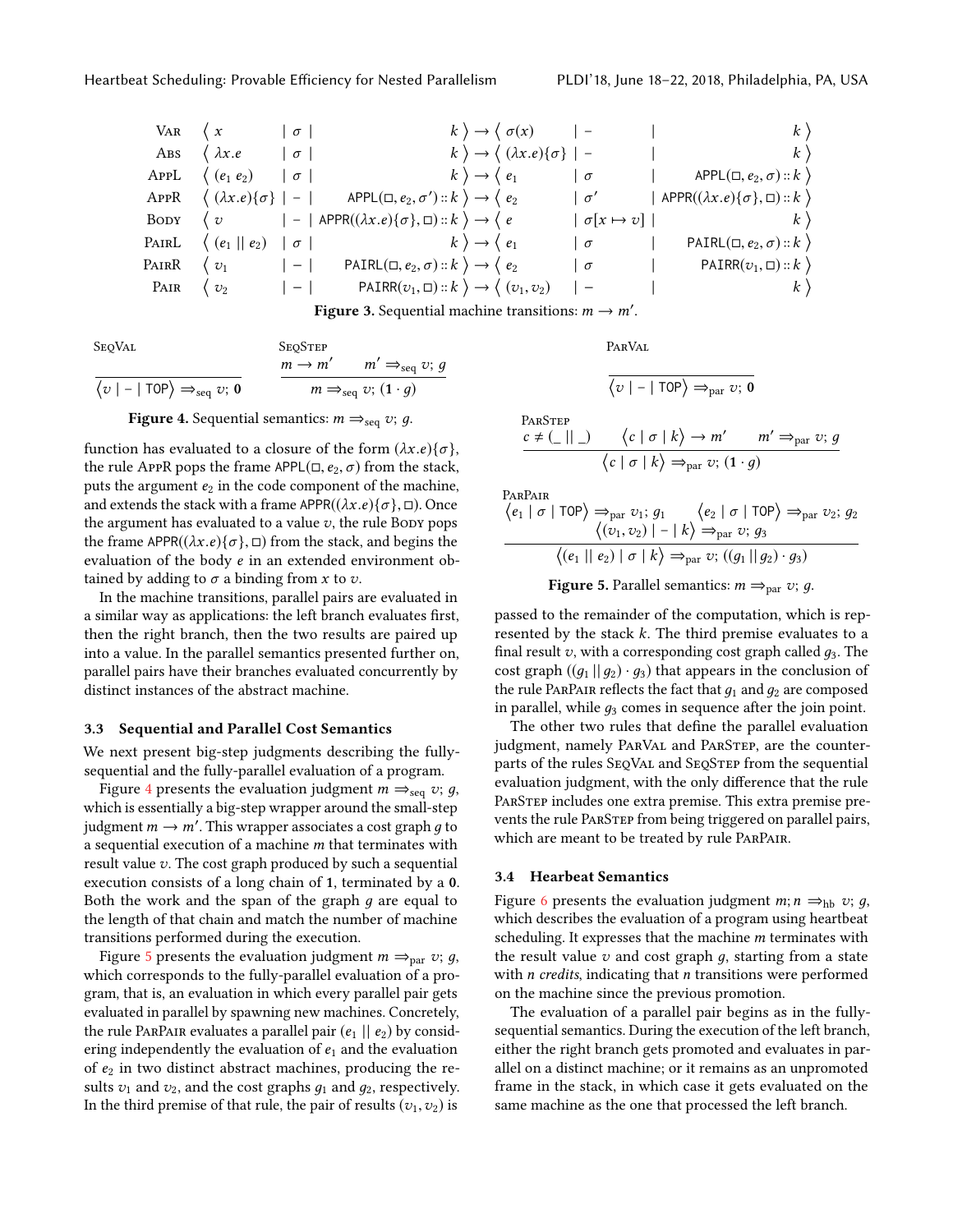HBVal

$$
\overline{\langle v | - | \text{TOP} \rangle}; n \Rightarrow_{\text{hb}} v; \mathbf{0}
$$

<span id="page-5-0"></span>**HBSTEP** 

$$
n < N \lor \neg \text{promotable}(k)
$$
\n
$$
\langle c \mid \sigma \mid k \rangle \to m' \qquad m'; (n+1) \Rightarrow_{\text{hb}} v; g
$$
\n
$$
\langle c \mid \sigma \mid k \rangle; n \Rightarrow_{\text{hb}} v; (1 \cdot g)
$$

**HBPROMOTE** 

$$
n \ge N \qquad \neg \text{promotable}(k_2)
$$
\n
$$
\langle c \mid \sigma \mid k_1 \rangle; 0 \Rightarrow_{\text{hb}} v_1; g_1 \qquad \langle e_2 \mid \sigma' \mid \text{TOP} \rangle; 0 \Rightarrow_{\text{hb}} v_2; g_2
$$
\n
$$
\langle (v_1, v_2) \mid - \mid k_2 \rangle; 0 \Rightarrow_{\text{hb}} v; g_3
$$
\n
$$
\langle c \mid \sigma \mid k_1 \text{ @PATHL(\Box, e_2, \sigma') :: k_2} \rangle; n \Rightarrow_{\text{hb}} v; ((g_1 \mid g_2) \cdot g_3)
$$

where promotable(k)  $\triangleq$  PAIRL( $\Box$ ,  $\Box$ )  $\in$  k. **Figure 6.** heartbeat semantics:  $m; n \Rightarrow$ <sub>hb</sub> v; q.

The first two rules that define the heartbeat evaluation judgment, namely HBVAL and HBSTEP, are the counterpart of the rules SeqVal and SeqStep from the sequential evaluation judgment. The rule HBSTEP performs a sequential transition and increments the number of credits by one unit, from n to  $n + 1$ . Sequential transitions are performed unless the time has come to perform a promotion, as captured by the first premise of HBSTEP: " $n < N \vee \neg$  promotable(k)". The negation of this premise asserts that the stack k contains a frame of the form  $\text{PAIRL}(\Box, \Box, \Box)$  that could be promoted, and that at least N transitions were performed since the previous promotion.

When these two conditions are met, the rule HBPROMOTE applies. In short, the rule takes the oldest PAIRL frame in the stack and promotes it by spawning the corresponding right branch into a separate abstract machine. It also creates another machine for evaluating the continuation that processes the result of that parallel pair, i.e., the join continuation.

Let us look more closely at rule HBPROMOTE. Its conclusion asserts that the rule HBPROMOTE applies to a configuration whose stack is of the form  $k_1 \oplus \text{PAIRL}(\Box, e_2, \sigma') :: k_2$ ,<br>where  $\bigcirc$  denotes stack concatenation, and  $k_2$  and  $k_3$  denotes where  $\omega$  denotes stack concatenation, and  $k_1$  and  $k_2$  denote two pieces of stacks (possibly empty). The second premise,  $\neg promptable(k_2)$ , ensures that the frame PAIRL( $\Box$ ,  $e_2$ ,  $\sigma'$ ) considered for promotion is the oldest promotion frame from sidered for promotion is the oldest promotable frame from the stack, that is, the frame corresponding to the outermost parallel pair. Promoting the oldest pair is necessary to minimize the span degradation, similarly to how one should steal the oldest frame in work-stealing.

The rule HBPROMOTE contains three evaluation premises. The first one, with configuration  $\langle c | \sigma | k_1 \rangle$ , describes what remains of the machine after the promotion takes place. The remains of the machine after the promotion takes place. The second one, with configuration  $\langle \overline{e}_2 | \sigma' |$  TOP), describes the evaluation of the right branch of the parallel pair that was evaluation of the right branch of the parallel pair that was promoted. The third one, with configuration  $((v_1, v_2) \mid - \mid$  $\langle k_2 \rangle$ , describes the join continuation. The join continuation

processes the pair made of the results produced by the two branches. Just like in the rule Rule ParPair, the cost graph involved in the rule HBPROMOTE is of the form  $(q_1 || q_2) \cdot q_3$ .

#### 3.5 Formal Results

Our correctness result asserts that the three semantics compute the same output values. This result is completely independent from the cost graphs. Thereafter, to hide cost graphs, we write  $m \Rightarrow_{\text{seq}} v$  as short for  $\exists g.(m \Rightarrow_{\text{seq}} v; g)$ , and likewise for the two other evaluation judgments.

**Theorem 1** (Correctness). For any machine m and value  $v$ ,

$$
(m \Rightarrow_{\text{seq}} v) \Leftrightarrow (m \Rightarrow_{\text{par}} v) \Leftrightarrow (m; 0 \Rightarrow_{\text{hb}} v).
$$

Our first efficiency result asserts that the overheads induced by heartbeat scheduling are bounded by a fraction of the work performed in the fully-sequential semantics.

<span id="page-5-1"></span>**Theorem 2** (Work bound). Assume:  $m \Rightarrow_{seq} v$ ;  $g_s$ . Then, there exists a cost graph as such that  $m: 0 \Rightarrow_{old} v$ , and there exists a cost graph  $g_h$  such that  $m; 0 \Rightarrow_{hb} v; g_h$  and

$$
work(g_h) \leq \left(1 + \frac{\tau}{N}\right) \cdot work(g_s)
$$

where  $\tau$  is the overhead of task creation (recall  $\S3.1$ ), and N is a parameter under user control (recall [§3.4\)](#page-4-3).

Proof. The proof is by induction on the sequential derivation. To prove the inequality, we need to generalize the statement of the theorem to deal with a nonzero number of credits. The generalized induction hypothesis has for conclusion  $m; n \Rightarrow$ hb v;  $g_h$  with work $(g_h) \leq (1 + \frac{\tau}{N}) \cdot \text{work}(g_s) + n \cdot \frac{\tau}{N}$ . Once the induction is set up the remainder of the  $n \cdot \frac{\tau}{N}$ . Once the induction is set up, the remainder of the roof is rather mechanical. We refer the reader to the Coo proof is rather mechanical. We refer the reader to the Coq formalization for additional proof details. □

Our second efficiency result asserts that the span increases at most by a multiplicative factor compared with the fullysequential semantics.

**Theorem 3** (Span bound). Assume:  $m \implies p_{\text{par}} v; g_p$ . Then, there exists a cost graph  $g_h$  such that  $m; 0 \Rightarrow_{hb} v; g_h$  and

$$
span(g_h) \leq \left(1+\frac{N}{\tau}\right) \cdot span(g_p)
$$

where  $\tau$  and N are as in Theorem [2.](#page-5-1)

Proof. The proof of the span bound is much trickier than that of the work bound. It proceeds by induction on the parallel derivation. Again, we generalize the induction hypothesis. It has for conclusion  $\langle c | \sigma | k \rangle$ ;  $n \Rightarrow_{\text{hb}} v$ ;  $g_h$  with

$$
span(g_h) \leq (1 + \frac{N}{\tau}) \cdot span(g_p)
$$
  
-(if *promotable(k)* then min(n, N) else 0).  
Our proof uses as technical device an auxiliary semantics

that sits halfway between the fully-parallel and heartbeat semantics. Interestingly, the proof critically relies on the fact that we systematically promote the oldest promotable frame, that is, the frame which corresponds to the outermost pair. Again, we refer the reader to the Coq proof for details.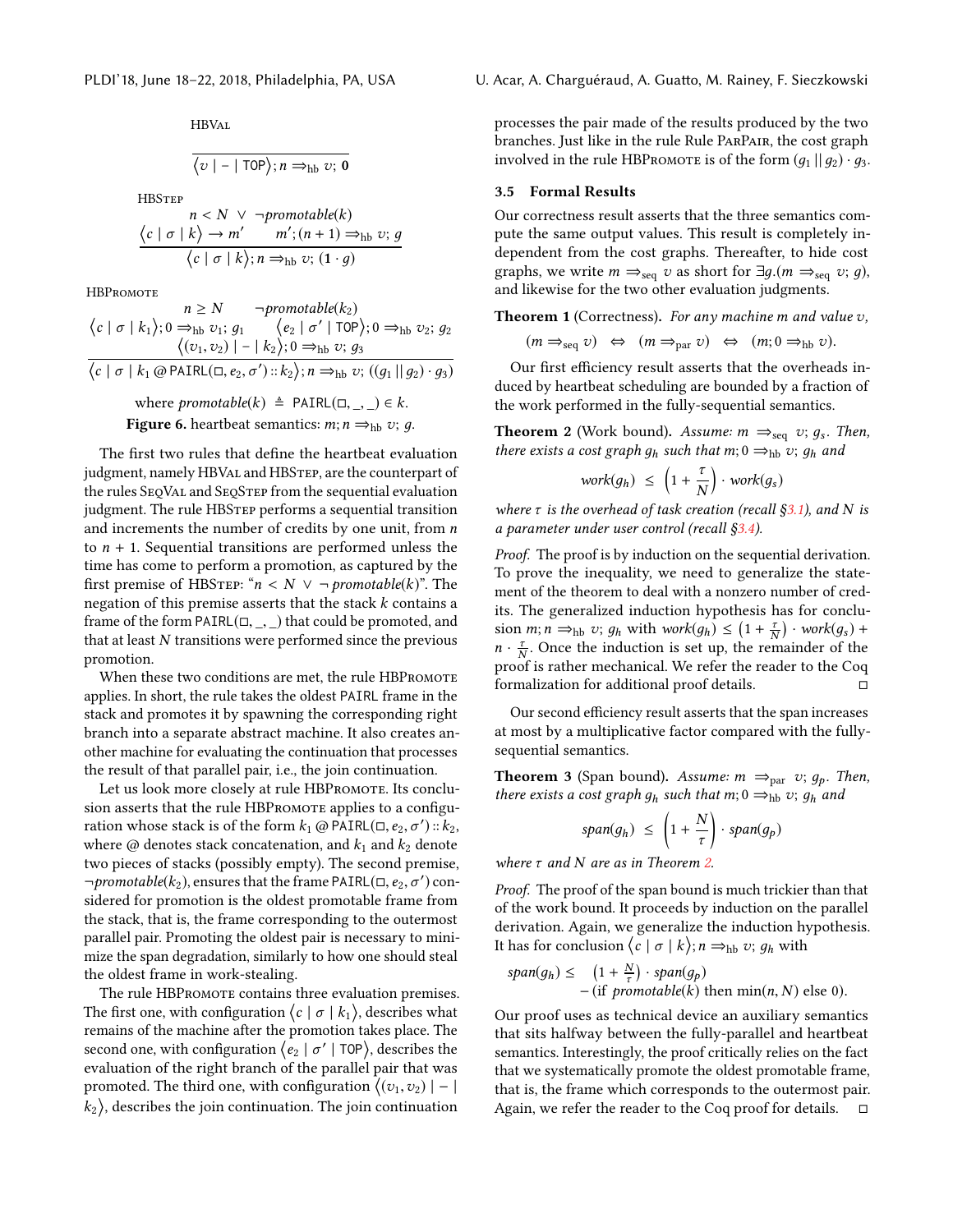# <span id="page-6-0"></span>4 Implementation

This section describes the reference system, one we will refer to as Heartbeat, that we implemented to test the practicality of heartbeat scheduling. Like many other lightweightthreading systems, such as TBB [\[36\]](#page-12-3), Heartbeat begins by launching one pthread per core. Each of these workers alternate between evaluating a lightweight thread and participating in the load balancing scheme. Heartbeat is agnostic to the load balancing algorithm—we discuss particular workstealing-based implementations in Section [5.](#page-7-0)

The cactus stack data structure. A well-known problem in scheduling parallel computations is worst-case stack space usage: lost stack space can become problematic as a result of stacks being attached to suspended computations. A classic data structure addressing this problem is the so-called cactus stack data structure [\[32\]](#page-12-24). A cactus stack is a tree representation of the call stack of the program in which branching points correspond to parallel forks. For Heartbeat, we employ a classic optimization based on stacklets [\[28\]](#page-12-21), which correspond to small, contiguous regions of memory (e.g., of size 4k bytes). Stacklets enable cheap allocation of frames and avoid allocating them on the heap. One limitation of the cactus stack is that it requires a modified calling convention, which breaks interoperability with legacy third-party binaries. Alternative approaches have been proposed [\[40,](#page-13-15) [58\]](#page-13-16), but it appears that one must either sacrifice binary interoperability, time bounds, or space bounds. We expect that the extension that Heartbeat uses to set up links between promotable frames could be adapted to a number of these alternative approaches.

We next explain why Heartbeat uses a doubly linked list between promotable frames. To implement promotion efficiently, we need constant-time access to the top-most promotable frame. Once this frame is promoted, we need to access the next one, and so on. Thus, at a minimum, we need a singly linked list between promotable frames, from top to bottom, i.e. starting from the oldest frames. Yet, at the same time, the execution of a thread pushes and pops frames at the bottom of its stack. In particular, it is possible that a promotable frame gets popped before it is promoted (e.g., the left branch of a pair terminates before the right branch gets promoted). Efficiently removing the frame from the singly linked list between promotable frames requires reverse pointers, hence the need for a doubly linked list. To represent this doubly linked list, promotable frames include a prev and a next pointer, using null to terminate the list. Setting up these two pointers adds a minor overhead compared with the setting up of the frame.

Implementation of the scheduler. To evaluate our scheduling algorithm, we developed a reference implementation that is based on an interpreter. Concretely, we write each of our benchmark programs as an abstract syntax tree (AST), whose leaves carry C++ functions describing the sequential blocks. At load time, the AST is flattened into a control flow graph that is ready to be executed by our interpreter. Of course, for use in production, compiler support would be desirable. We next describe the main features of our interpreter, focusing especially on the interactions with the cactus stack.

Heartbeat exhibits features common to parallel schedulers. In particular, each worker features a main loop for executing ready threads, i.e. threads that have no pending dependencies. To track dependencies, each thread stores a join counter to count the number of pending dependencies and a pointer to its join thread. When it terminates, a thread decrements the join counter of its join thread. In the case that the join counter reaches zero, the join thread becomes ready and gets added to a pool of ready threads.

To implement the heartbeat promotion mechanism, we rely on a combination of software polling and querying of the hardware cycle counter. Querying the hardware counter amounts to reading a register. Software polling is used in a number of other scheduling techniques, such as lazy scheduling and private-deque work stealing [\[3,](#page-12-9) [21,](#page-12-26) [55\]](#page-13-11). The implementation of software polling is a well-studied problem, with both hardware and software solutions [\[22,](#page-12-27) [49\]](#page-13-17). However, hardware polling based on interrupts is delicate to implement at the resolution of the order of  $10\mu s$ , but it may be possible given special hardware support. Fortunately, software polling can be implemented in an efficient manner via compiler (or manual) instrumentation of the code.

Given that Heartbeat is an interpreter, we implement polling in a simple way by inserting checks: (1) in between every sequential block being interpreted, (2) in between a fixed number of iterations for an innermost loop whose body does not trigger any parallel call, (3) after every iteration in other loops. For a production implementation of heartbeat scheduling, it should suffice to rely on one of the aforementioned solutions to polling.

In the remainder of this section, we describe the interactions between Heartbeat and the cactus stack. Each thread carries a code pointer and an instance of the cactus stack. Each cactus-stack instance consists of a pointer to the bottommost frame of the stack, a pointer to the next free byte in the stack, and the head and tail pointers of the doubly linked list of promotable frames.

The heartbeat semantics initially performs machine transitions like the fully-sequential semantics (recall Section [3\)](#page-2-0). Now, let us first describe the transitions involved in a nonparallel call. When it makes a function call, a thread pushes a frame on the current stack (possibly triggering the allocation of a new stacklet). When returning from the call, that frame gets popped. Eventually, the stack becomes empty, indicating that the thread has completed.

Before we explain the promotion transition, let us describe what would happened if our scheduler executed a parallel pair according to the fully-parallel semantics. In that case,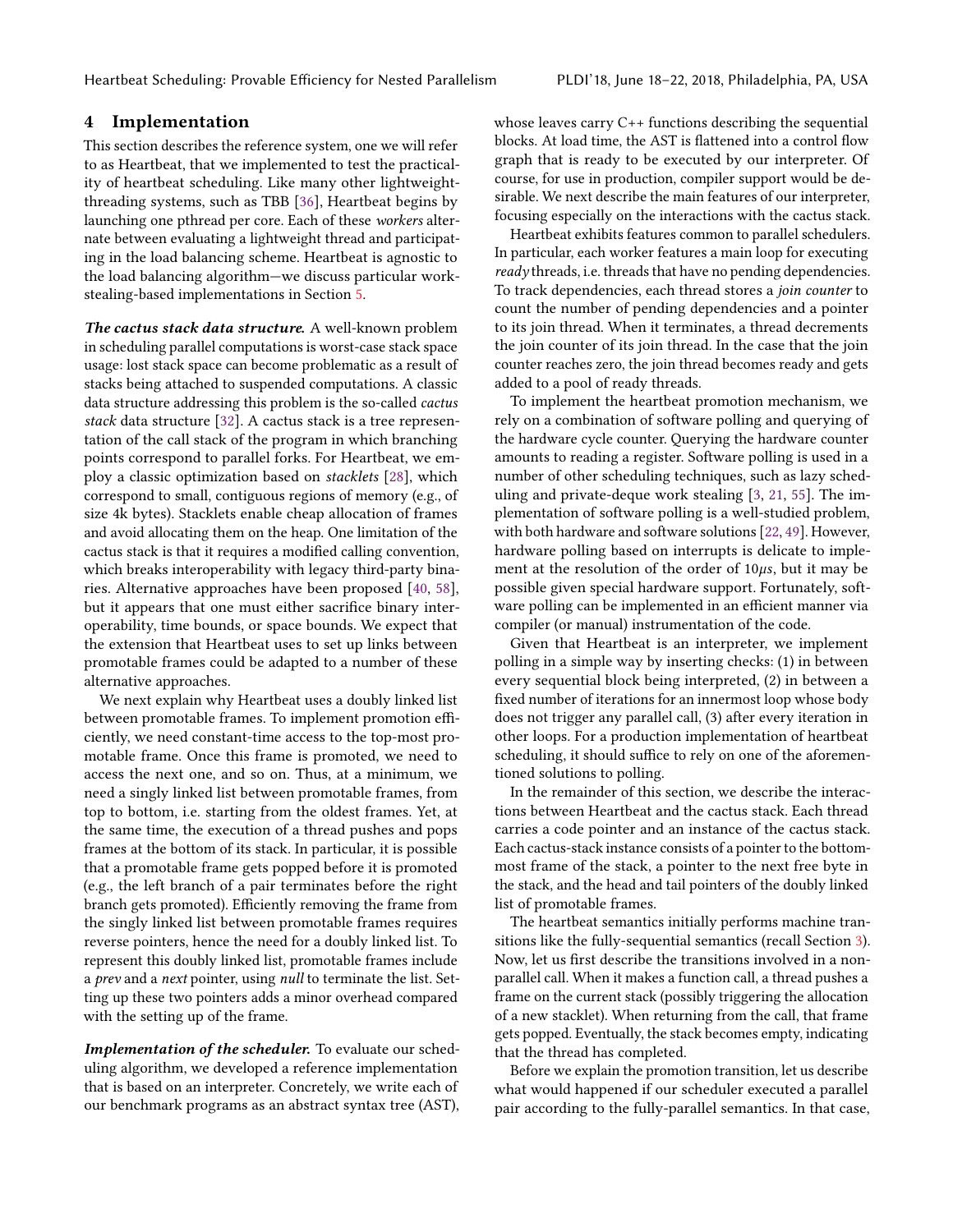the scheduler would immediately create two new threads. The first is a thread for left branch. This thread reuses the current stack. This stack is then altered with the write of a null-pointer as parent-frame pointer in order to delimit the execution of the left branch. The second is a thread for the right branch. This thread is initialized with a fresh stack. The currently running thread is used to represent the join continuation, and as such its join counter is set to 2. This thread also carries the current stack, but note that this stack will be used only after the left branch completes.

In heartbeat scheduling, the evaluation of a parallel pair begins according to the fully-sequential semantics, pushing a frame in the stack to describe the right branch. Eventually, that frame might be subject to promotion. When this promotion happens, the scheduler creates two threads. The first thread is for the right branch, and uses a fresh stack. The second thread is for what remains of the left branch, whose execution has already begun. This thread captures the current stack, here again altered by nullifying the parent-frame pointer. The currently-running thread is reused to describe the join continuation, as described in the previous paragraph. In summary, the promotion process is similar to the eager creation of threads from the fully-parallel semantics, with one main difference: when a promotion occurs, the left-branch has already begun its execution. In addition to thread creation, a promotion operation also involves updating the head of the doubly linked list of promotable frames.

Native support for parallel loops. Finally, we describe, at a high level, our treatment of parallel loops. In theory, parallel loops can be encoded using fork-join, by creating a binary tree of threads. Past work gives this approach the name Eager Binary Splitting and identifies a number of limitations, such as manual tuning effort and poor portability across different inputs and hardware configurations [\[54\]](#page-13-18).

Another possible approach is to introduce one frame for each parallel loop. While this approach would improve the situation, overheads might still be significant in the worst case. Consider, for example, a program featuring an outer loop whose body contains an inner parallel-loop that, on the input data provided, only runs for a couple iterations. In that case, each iteration of the outer loop would trigger the creation of a frame, yet would involve insufficient work to amortize the cost of that creation.

In Heartbeat, we chose to introduce frames for function calls only. Heartbeat provides dedicated support for the loop nests that may in function bodies. To describe a range of iterations to be performed within a loop nest, we use loop descriptors (a.k.a. task descriptors for nested loops). A loop descriptor consists of: (1) a code pointer, (2) for each loop enclosing that code pointer, the range of remaining iterations to be processed for these loops, and (3) a pointer to the frame storing the local variables involved in that code fragment.

For a promotion operation, the scheduler considers the outermost parallel loop with remaining iterations (in addition to the current iteration). It splits the range of that loop in half, leading to the creation of an independent loop descriptor describing the upper half of the split range. In addition, the scheduler creates one join thread per loop instance, but creates these threads only when the first promotion occurs. The exact implementation details are specific to Heartbeat and the fact that it is an interpreter.

# <span id="page-7-0"></span>5 Empirical Evaluation

We present a study of ten benchmarks taken from the Problem Based Benchmark Suite (PBBS) [\[8\]](#page-12-23). The benchmarks represent state-of-the-art algorithms for multicore architectures, solving problems on sequences, strings, and graphs, and in geometry and graphics.

The PBBS codes were implemented using Cilk Plus, a parallel version of C++ in which a few Cilk keywords are used as hints to express opportunities parallelism. The benchmarks include irregular parallel applications, where granularity control is particularly challenging. The authors' original code therefore relies on a number of manual techniques to control granularity, with careful engineering to select the techniques and hand-tune threshold settings. In particular, three main techniques are involved:

- A number of data-parallel loops were parallelized by systematically splitting input sequences into fixed-size blocks of 2048 items. This approach is used throughout the PBBS sequence library and used extensively by all PBBS benchmarks. This technique works well under certain assumptions. We replaced all such loops with Heartbeat's parallelloop construct.
- In many cases outside of the sequence library, parallel loops were expressed using Cilk parallel for-loops. The algorithm underlying Cilk for-loops uses a heuristic that splits the loop range into  $min(8P, 2048)$  blocks, where  $P$  is the number of cores. This heuristic ensures that sufficient parallelism is created to feed all P cores. However, in an already-parallel context, it might end up creating an overwhelming number of threads. We replaced all such loops with Heartbeat's native parallel loop construct.
- A number of loops were forced to always make one spawn per iteration, by forcing the grain size to be 1. Doing so is crucial in situations where any nontrivial grain size may dramatically reduce parallelism, for example, in the case of an outermost parallel loop with potentially few iterations. We replaced such loops with Heartbeat's parallel-looping construct, simply dropping the grain size annotation.

In summary, the PBBS codes apply careful granularity control to ensure good performance. In contrast, the heartbeat approach uses a single, uniform method. Such uniformity greatly reduces the burden of performance tuning.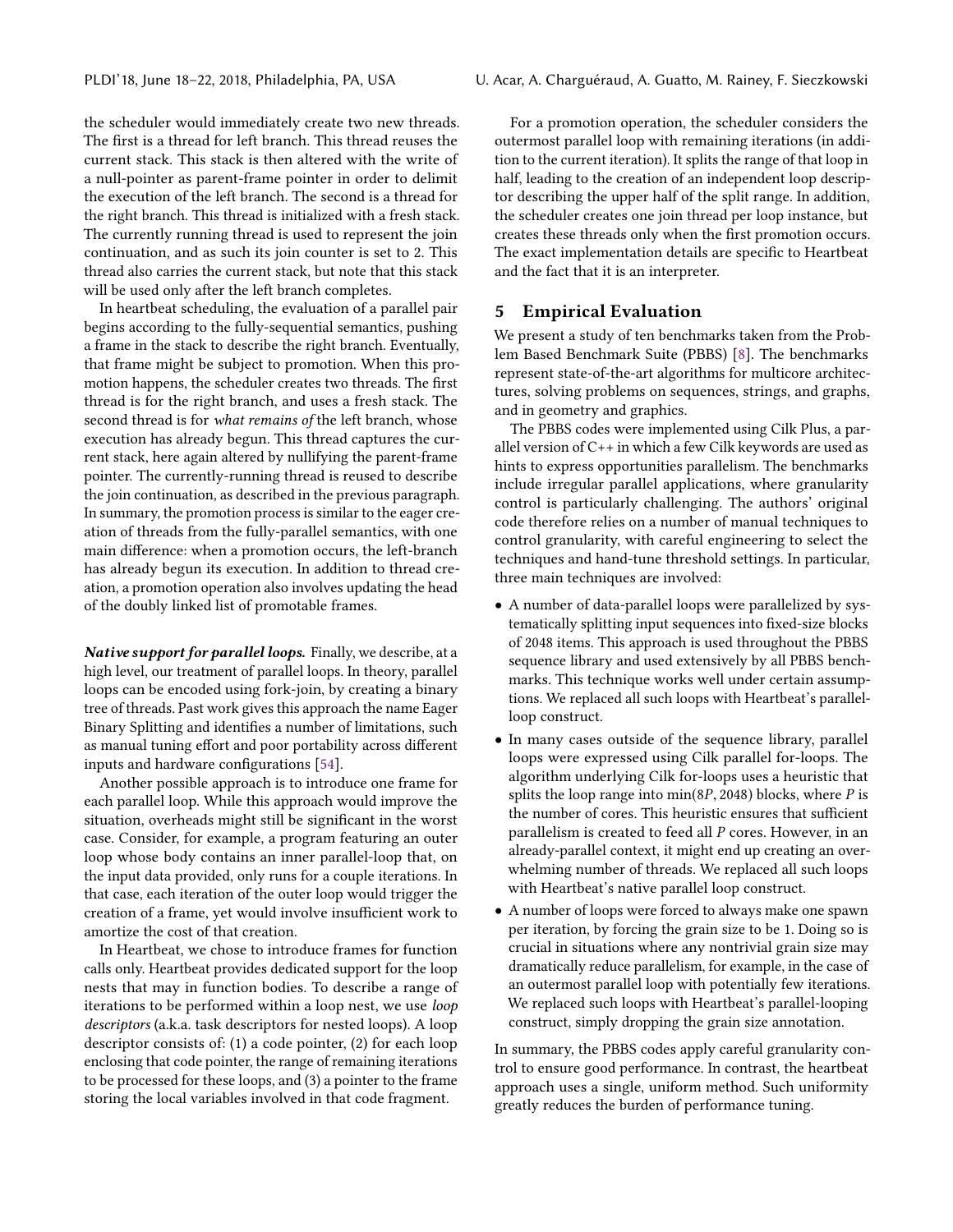Heartbeat Scheduling: Provable Efficiency for Nested Parallelism PLDI'18, June 18–22, 2018, Philadelphia, PA, USA

## 5.1 Benchmarking Environment

Input data and baseline setup. Our experiments use much of the same input data as was used in the original PBBS study [\[8\]](#page-12-23), as well as some non-synthetic inputs that we added. Owing to space limitations, we summarize the input data in a technical appendix. We use as baselines for each benchmark the authors' original code. This code was tuned by the authors offline, on a collection of inputs, using a test machine similar to ours, and using GCC, like we did.

Hardware and software environment. We used an Intel machine with 40 cores, featuring four 10-core Intel E7-4870 chips, at 2.4GHz, with 32Kb of L1 and 256Kb L2 cache per core, 30Mb of L3 cache per chip, and 32GB RAM, and runs Ubuntu Linux kernel v3.13.0-66-generic. We compiled the code using GCC (version 6.3, options -O2 -march=native), using for PBBS Cilk Plus extensions (option -fcilkplus). Parallel runs involve a little bit of noise (with standard deviation usually around 3% to 5%). Thus for each data point we report the average over 30 runs.

We have also run our experiments on a 48-core AMD machine; the results—not shown, due to space limitation—are very similar to the ones presented throughout this section.

Load balancing. Cilk relies on work stealing implemented with concurrent deques [\[17,](#page-12-28) [26\]](#page-12-0). In contrast, Heartbeat currently supports three load-balancing algorithms: work stealing with concurrent deques, work stealing with private deques (as described in [\[3\]](#page-12-9)), as well as a mixed variant that involves both a concurrent cell for storing the top-most deque item and a private deque for storing all other items.<sup>[1](#page-8-0)</sup> Preliminary experiments suggest that the three variants give similar results, with a slight advantage for the mixed variant of work stealing. For this reason, we benchmark Heartbeat using this mixed variant.

**Setting for the parameter N.** Recall that the parameter  $N$ controls the pace at which promotions are performed in heartbeat scheduling. We illustrate in Figure [7](#page-8-1) the effect of the choice of N through two examples that are representative of what we have observed over a range of benchmarks.

As the figure shows, values of  $N$  below 10 $\mu$ s are suboptimal due to significant parallelism overheads (overparallelization). At the same time, values of  $N$  above 100 $\mu$ s are also suboptimal, due to poor utilization (underparallelization). The exact point at which performance degrades for large values of N depends on the benchmark considered, but all programs ultimately suffer from too-large values of N. Somewhere in between, for values of N close to  $30\mu s$ , we find the

<span id="page-8-1"></span>

Figure 7. Impact of varying the value of the parameter  $N$ on the 40-core run time for two sample PBBS benchmarks.

sweet spot that we seek. The existence of a sweet spot, as predicted by the theoretical analysis, enables Heartbeat to deliver bounded overheads (e.g., 3% or 5%), while preserving as much parallelism as possible.

As explained in Section [2,](#page-1-0) the value of  $N$  is a system-wide setting that should be set once-and-for-all to a multiple of the value of  $\tau$ . Recall, the value  $\tau$  denotes the cost of thread creation. For example, to ensure overheads below 5%, it suffices to set the value of N to  $20\tau$ . We next describe a simple protocol for measuring the value of  $\tau$  on a given architecture. Although this protocol requires performing measures on one particular benchmark program, all benchmark programs should yield similar estimates.

The protocol for measuring  $\tau$  requires performing singlecore runs of a parallel program. First, execute the program with a very large value of  $N$  (e.g.,  $10^7 \mu s$ ), so as to generate zero (or few) threads and measure the execution time  $T$ zero (or few) threads, and measure the execution time T. Then, execute the same program with a small value of  $N$  for which overheads are significant (e.g.,  $1\mu s$ ). For that run, let  $T'$  denote the execution time, and let  $C$  denote the number of denote the execution time, and let *C* denote the number of threads created. The ratio  $\frac{T'-T}{C}$  gives a good estimate of the cost of creating one thread.

On our machine, following this protocol on several benchmark programs, we systematically measured values for  $\tau$ between 1.2 $\mu$ s and 1.9 $\mu$ s, with an average close to 1.5 $\mu$ s. Hence, to target overheads below 5%, we set  $N = 30 \mu s$ .

## 5.2 Benchmark Results

Overheads of the Heartbeat interpreter. We implemented Heartbeat as an interpreter for basic blocks, and thus we pay a cost for interpretive overhead. To evaluate these overheads, we compare the sequential elision of the original PBBS program (using Cilk) and its Heartbeat counterpart. The sequential elision is a mode in which no parallel threads are created. More precisely, a sequential elision in Cilk replaces parallel function calls with conventional calls: (cilk\_spawn and cilk\_sync become no-ops) and the parallel for-loop cilk\_for becomes the ordinary, sequential for. Regarding

<span id="page-8-0"></span><sup>&</sup>lt;sup>1</sup>The mixed variant of work stealing that we consider here benefits from reduced latency for serving steals. The structure requires a local CAS only for acquiring the last item locally available, all other deque operations require no atomic operations. Each successful steal involves a single CAS operation. The structure involves polling on the top-most cell for populating that cell when it becomes empty as a result of a successful steal.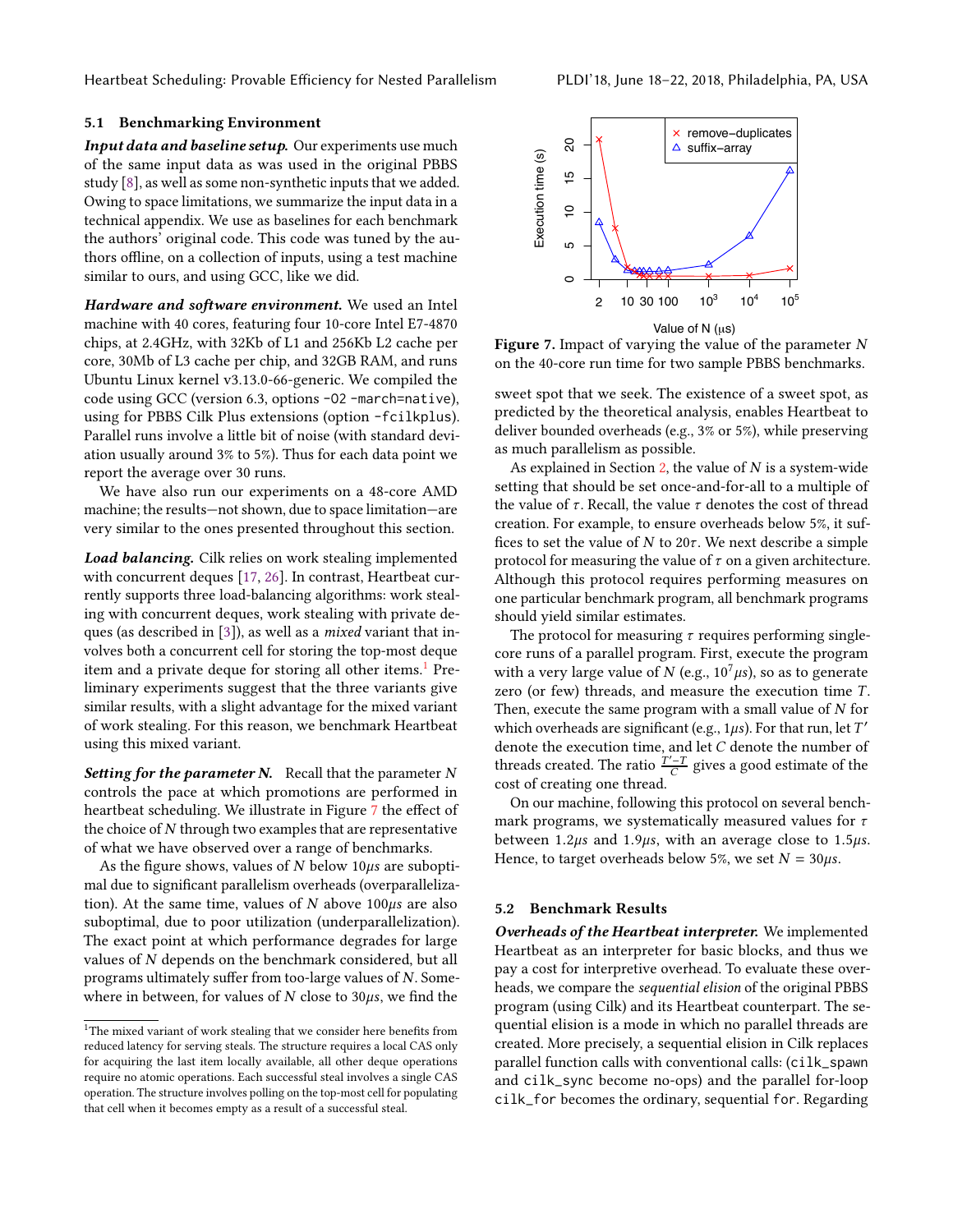<span id="page-9-0"></span>

| $\mathbf{1}$             | $\overline{2}$     | 3         | $\overline{4}$        | 5         | 6           | $\overline{7}$    | 8                | 9          |
|--------------------------|--------------------|-----------|-----------------------|-----------|-------------|-------------------|------------------|------------|
|                          | Sequential elision |           | 1-core execution      |           |             | 40-core execution |                  |            |
| Application/input        | <b>PBBS</b>        | Heartbeat |                       | Heartbeat | <b>PBBS</b> | Heartbeat         | Heartbeat / PBBS |            |
|                          | (s)                |           | (relative to elision) |           | (s)         |                   | Idle time        | Nb threads |
| radixsort                |                    |           |                       |           |             |                   |                  |            |
| random                   | 3.39               | $+8.6%$   | $+0.5%$               | $+1.5%$   | 0.21        | $-8.4%$           | $-6.8%$          | $-94.2%$   |
| exponential              | 3.46               | $+6.9%$   | $+0.1%$               | $+2.0%$   | 0.20        | $-9.0%$           | $-7.9%$          | $-95.7%$   |
| random pair              | $\overline{5.63}$  | $+5.0%$   | $+46.3%$              | $+1.7%$   | 0.51        | $-24.8%$          | $-25.3%$         | $-94.1%$   |
| samplesort               |                    |           |                       |           |             |                   |                  |            |
| random                   | 22.77              | $+43.5%$  | $+64.9%$              | $+1.8\%$  | 1.21        | $-14.6%$          | $-14.0%$         | $-8.9%$    |
| exponential              | 16.48              | $+34.8%$  | $+59.4%$              | $+1.3%$   | 0.91        | $-18.9%$          | $-18.2%$         | $-35.5%$   |
| almost sorted            | 7.55               | $+108.3%$ | $+137.4%$             | $+1.9%$   | 0.71        | $-17.9%$          | $-16.4%$         | $-47.7%$   |
| suffixarray              |                    |           |                       |           |             |                   |                  |            |
| $\overline{dn}$          | 23.62              | $+1.5%$   | $+22.7%$              | $+3.1%$   | 1.33        | $-10.4%$          | $-14.7%$         | $-98.0%$   |
| etext                    | 85.96              | $+3.5%$   | $+25.5%$              | $+2.6%$   | 4.08        | $-6.2%$           | $-8.4%$          | $-90.7%$   |
| wikisamp                 | 75.90              | $+2.4%$   | $+21.4%$              | $+2.7%$   | 3.65        | $-5.9%$           | $-7.9%$          | $-89.5%$   |
| removeduplicates         |                    |           |                       |           |             |                   |                  |            |
| random                   | 10.12              | $+33.4%$  | $+11.5\%$             | $+3.6%$   | 0.48        | $+9.5%$           | $+11.3%$         | $-46.2%$   |
| bounded random           | 2.97               | $+15.2%$  | $-3.1%$               | $-0.2%$   | 0.22        | $-16.5%$          | $-11.2%$         | $-93.2%$   |
| exponential              | 7.08               | $+8.2%$   | $+0.4%$               | $+3.0%$   | 0.38        | $-7.4%$           | $-4.7%$          | $-81.1%$   |
| string trigrams          | 11.27              | $+0.0%$   | $-0.1%$               | $+2.1%$   | 0.54        | $-25.1%$          | $-23.5%$         | $+1.6%$    |
| convexhull               |                    |           |                       |           |             |                   |                  |            |
| in circle                | 14.27              | $-0.8\%$  | $-1.7%$               | $+2.8%$   | 0.69        | $-6.5%$           | $-4.6%$          | $-67.0%$   |
| kuzmin                   | 8.65               | $+5.0%$   | $-0.5%$               | $-2.7%$   | 0.48        | $-16.4%$          | $-7.7%$          | $-92.6%$   |
| on circle                | 10.77              | $-1.1%$   | $+192.3%$             | $+4.3%$   | 1.35        | $-63.9%$          | $-65.0%$         | $-68.4%$   |
| nearestneighbors         |                    |           |                       |           |             |                   |                  |            |
| kuzmin                   | 26.66              | $+17.8%$  | $+10.7%$              | $+4.3%$   | 1.35        | $+0.9%$           | $-0.7%$          | $-89.0%$   |
| plummer                  | 32.80              | $+14.0\%$ | $+8.6%$               | $+4.7%$   | 2.35        | $-12.9%$          | $+17.1%$         | $-92.1%$   |
| delaunay                 |                    |           |                       |           |             |                   |                  |            |
| in square                | 90.47              | $-2.3%$   | $-1.1%$               | $+1.5%$   | 3.53        | $+5.7%$           | $-14.7%$         | $-96.7%$   |
| kuzmin                   | 97.80              | $-1.0%$   | $+0.3%$               | $+2.7%$   | 4.13        | $+6.1%$           | $-12.8%$         | $-98.1%$   |
| raycast                  |                    |           |                       |           |             |                   |                  |            |
| happy                    | 11.15              | $+8.9%$   | $+6.1%$               | $+3.3%$   | 0.48        | $+1.3%$           | $-2.5%$          | $-92.8%$   |
| xyzrgb                   | 359.79             | $+1.2%$   | $+0.7%$               | $+0.7%$   | 9.25        | $+0.9%$           | $+1.3%$          | $-73.2%$   |
| mst                      |                    |           |                       |           |             |                   |                  |            |
| $\overline{\text{cube}}$ | 49.46              | $+17.0%$  | $+25.7%$              | $+1.7%$   | 2.57        | $+0.0%$           | $-9.2%$          | $-91.5%$   |
| rMat24                   | 44.11              | $+14.1%$  | $+22.5%$              | $+1.5\%$  | 2.40        | $-1.8%$           | $-6.6%$          | $-91.4%$   |
| spanning                 |                    |           |                       |           |             |                   |                  |            |
| cube                     | 13.74              | $+8.5%$   | $+3.2%$               | $+2.0%$   | 0.68        | $-11.9%$          | $+3.5%$          | $-96.3%$   |
| rMat24                   | 8.78               | $+8.8%$   | $+3.4%$               | $+2.1%$   | 0.50        | $-7.5%$           | $+3.2%$          | $-96.5%$   |

Figure 8. Benchmark results. Negative numbers indicate that Heartbeat is performing better. Column 3 gives an estimate of the interpretive overhead of Heartbeat. Column 4 gives a lower bound on the overheads of the original PBBS code, with figures relative to column 2. Column 5 gives an estimate of the thread-creation overheads in Heartbeat, with figures relative to column 3. For 40-core runs, column 6 gives PBBS execution time, and column 7 gives the Heartbeat figure relative to column 6. Columns 8 and 9 shows the ratios Heartbeat divided by PBBS for total idle time and for number of threads created.

Heartbeat, we simply set a flag to disable promotion. Concretely, Heartbeat's frames remain in the stack and never get promoted, and the innermost parallel loops in the benchmark codes are turned into purely sequential loops.

Column 3 from Figure [8](#page-9-0) shows the relative performance difference between Heartbeat sequential elision and PBBS sequential elision. Figures vary greatly across the rows. Indeed, the interpretive overheads depend largely on the contents of the basic block containing the critical loops. In fact, when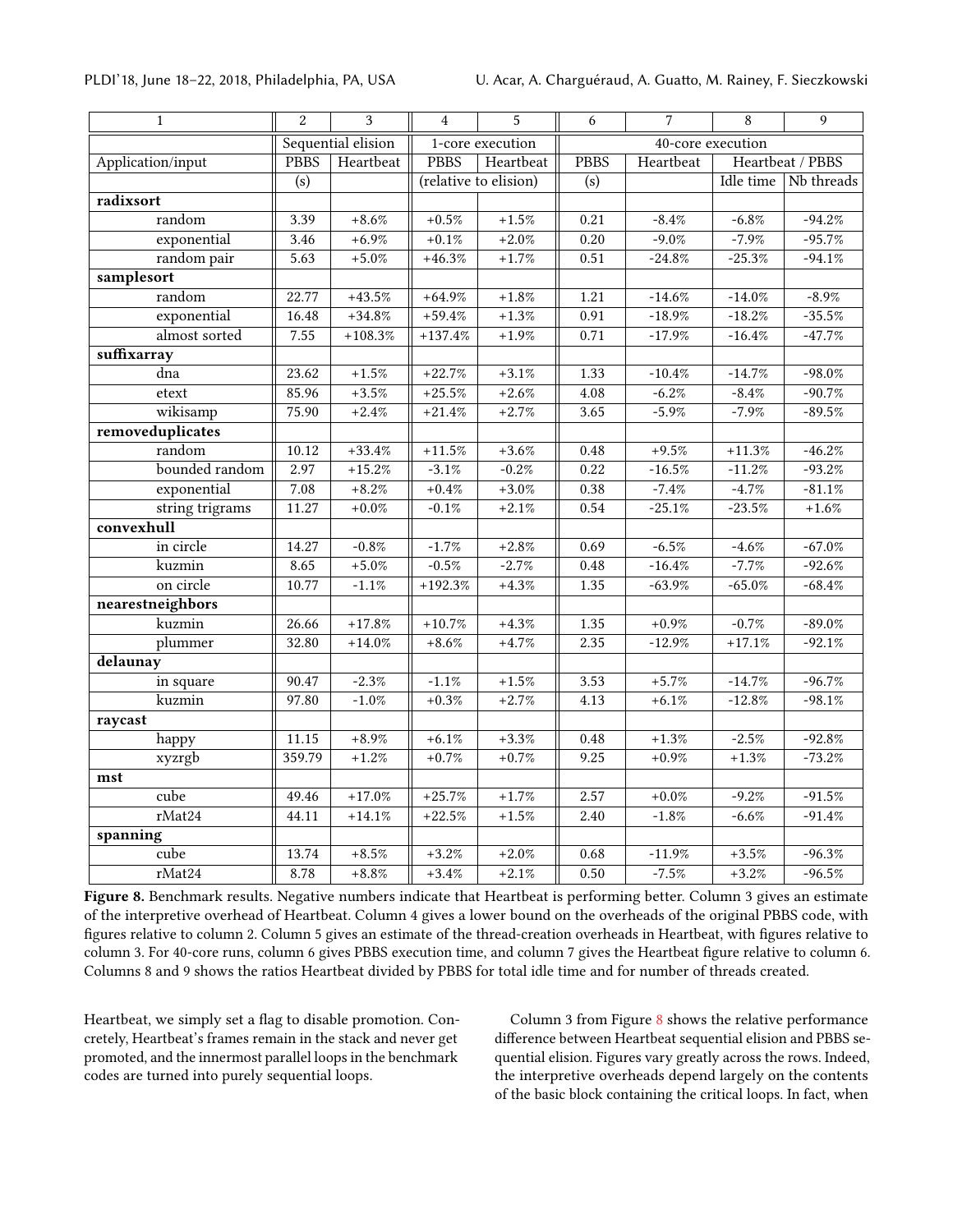there are several such critical loops, the overheads depend on the extent to which each critical loop is being exercised by the input data. Thus, even for the same benchmark program, the interpretive overheads may vary significantly with the input data (as, e.g., for sample-sort).

For most benchmarks, the overheads are below 20%. (Only sample-sort and one instance of remove-duplicates have greater interpretive overheads.) Such limited interpretive overheads are achieved thanks to the fact that the compiler is able to optimize every basic block independently of our interpreter. Overall, we believe that the performance penalty is small enough to draw a meaningful comparison against the original Cilk programs.

Overheads of thread creation. We next evaluate parallelism overheads both in PBBS and in Heartbeat. To evaluate the overheads of thread creation in the original PBBS codes, we compare the execution of the sequential elision of each program against the single-core execution of the Cilk parallel binary. Whereas the former eliminates all spawn-sync constructs and sequentializes all loops, the latter is slowed down by compiler instrumentation, including thread creation. The estimation of overheads in Cilk may be incomplete because the Cilk system in some places detects at runtime that there is only one active worker thread in the system. Nevertheless, the comparison should give us a lower bound on the parallelism overheads affecting Cilk programs. Column 4 from Figure [8](#page-9-0) shows that these overheads can be significant in some benchmarks, in 10 cases (out of 28) over 25%, and in 2 cases over 100%.

To evaluate the overheads of thread creation in Heartbeat, we compare in a similar fashion the sequential elision against the single-core execution of the parallel code. This time, the only difference between the two programs is that the former never tries to promote the parallel fork points, while the latter does so at regular pace. Promotion events occur every <sup>30</sup>µs in Heartbeat—a fraction more in practice, because Heartbeat waits for the first polling event beyond the  $30\mu s$  time interval before actually performing a promotion. Column 5 from Figure [8](#page-9-0) shows that, when setting N such that  $\frac{r}{N} \approx 5\%$ , the overheads of thread creation (and destruction) in Heartheat overheads of thread creation (and destruction) in Heartbeat executions are systematically below 5%, as desired.

In practice, overheads may be less than the theoretical upper bound. One example is a program that involves strands of sequential work that do not produce any parallelism for a duration exceeding  $N$ , in a context where there are no promotable frames left in the stack. In our benchmarks, Heartbeat overheads exceed 3% in only 6 cases.

**Parallel execution time.** We now compare the execution time of PBBS and Heartbeat on parallel runs involving 40 cores. Columns 6 and 7 from Figure [8](#page-9-0) show the results. These results show that Heartbeat, despite its interpretive overheads, is able to match (or improve over) the performance

of PBBS codes. Thus, Heartbeat delivers a runtime-based approach that makes unnecessary the manual selection of granularity control technique and the manual tuning involved in the original PBBS programs. Replacing the Heartbeat interpreter with a compiler-based implementation could only improve the execution time.

To gain further insight on the parallel-execution-time differences between PBBS and Heartbeat programs, we included two additional columns in Figure [8.](#page-9-0) Column 8 shows the ratio between idle time (counting periods during which workers are out of work) in Heartbeat and idle time in PBBS. The figures show that the idle time is of the same order of mag-nitude.<sup>[2](#page-10-0)</sup> Column 9 shows the ratio between the number of threads created (i.e. the number of promotions) in Heartbeat and the number of threads created in PBBS. There, figures show that Heartbeat creates fewer threads, in many cases at least one order magnitude fewer. Taken together, these last two columns indicate that Heartbeat is able to achieve similar utilization despite generating manyfold fewer threads, and as a result, the Heartbeat running time often benefits from the correspondingly decreased overheads.

# 6 Related Work

Parallel Scheduling. Brent's theorem [\[14\]](#page-12-29) gives the first bound for scheduling a parallel program with work W and span S on P processors as  $\frac{W}{P} + S$  by showing that a "level-<br>by-level" schedule would vield such a bound. Brent's re-P by-level" schedule would yield such a bound. Brent's result was later generalized to greedy schedulers, which do not allow a processor to idle if there is work that can be performed [\[7,](#page-12-30) [20\]](#page-12-31). Blumofe and Leiserson [\[13\]](#page-12-12) show that randomized work stealing algorithm can generate greedy schedules for fork-join parallel programs, also when including certain scheduling costs, e.g., steals. Their results were subsequently generalized to broader classes of parallel programs by Arora et al [\[6\]](#page-12-32). The space consumption of various scheduling algorithms have also been studied [\[5,](#page-12-10) [11,](#page-12-33) [12,](#page-12-34) [45\]](#page-13-6), as well as their locality properties [\[1,](#page-12-8) [2,](#page-12-35) [9,](#page-12-11) [10,](#page-12-36) [18,](#page-12-14) [39,](#page-13-19) [52\]](#page-13-20). Nearly all of the aforementioned work assumes that spawning a thread has unit or asymptotically constant cost.

Taming overheads of thread creation. Reducing the threadcreation overheads involves reducing either the number of threads created, or reducing the cost of creating a thread. The naive approach is to create, for each parallel fork, a thread for the right branch and a thread for the join continuation.

Cilk's clone optimization [\[26\]](#page-12-0) avoids the cost of creating certain threads when both branches of a parallel fork execute on the same processor. In such a case, clone optimization reuses the current stack and avoids a synchronization operation before executing the join continuation.

<span id="page-10-0"></span> $2B$ ecause utilization in these benchmarks is generally between 80% and 99%, the total idle time represents less than 20% of the total execution time, thus a 20% change in idle time would affect the execution time by less than 4%.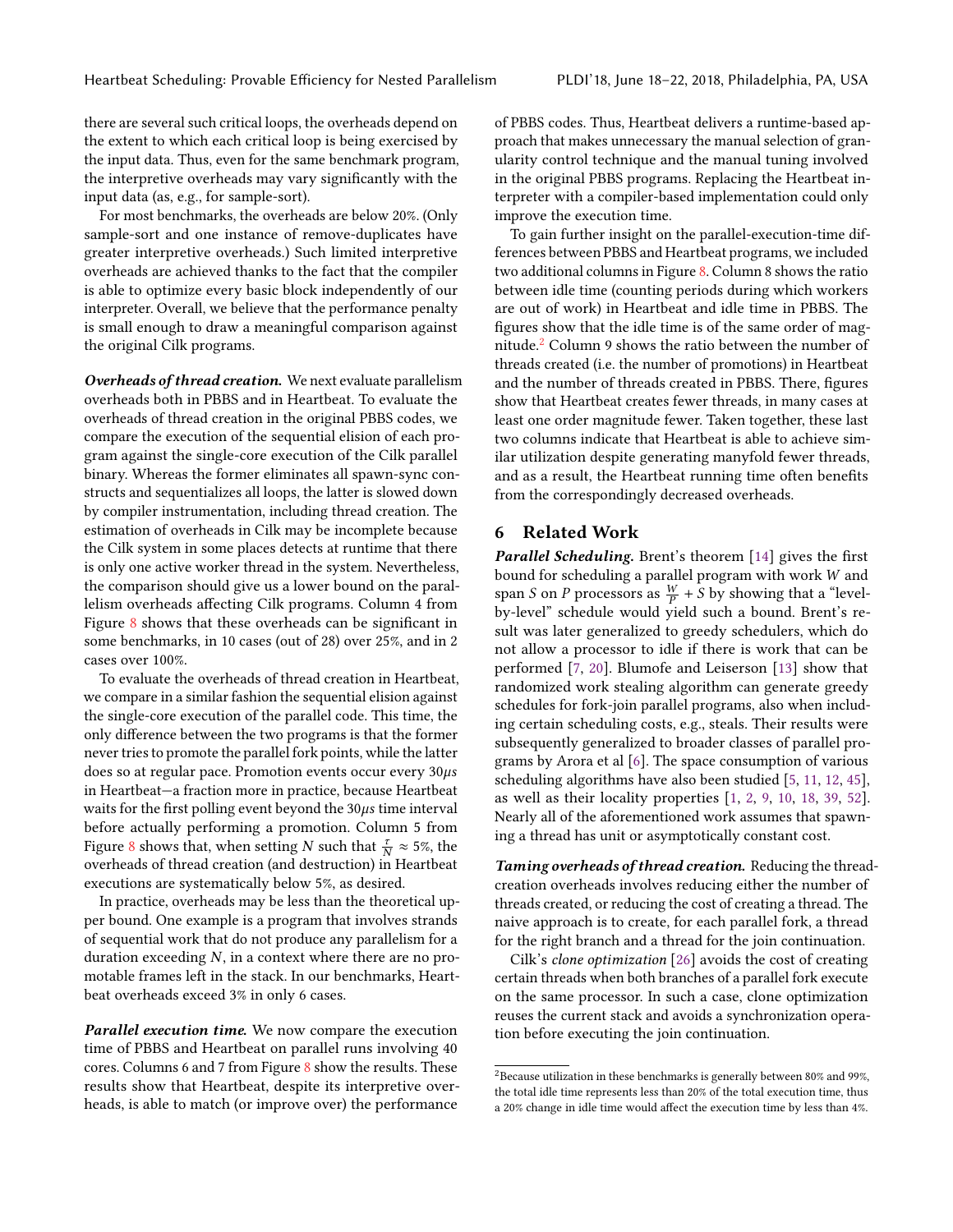Tzannes et al. propose lazy scheduling, a scheduling technique where the creation of parallel threads is guided by demand for parallel work [\[55\]](#page-13-11). That demand is estimated by observing the occupancy of the local deque. This heuristic can fail and sometimes increase the span significantly, as also remarked by Tzannes et al. The authors give an upper bound on execution time, but for the case of a single parallel loop taken in isolation, not for the whole program.

In fact, more generally, any approach that makes irrevocable sequentialization decisions could increase span significantly. For example, suppose that, at a time of high load, one processor  $P_i$  proceeds to sequentialize a large task and starts to work on it. Throughout we use the term "task" to refer to each branch (part) of a parallel fork. Assume that, soon afterwards, all other processors run out of work and complete executing the threads in  $P_i$ 's work queue. There then<br>remains only one active thread: the large task that  $P_i$  sequence remains only one active thread: the large task that  $P_i$  sequentialized. Thus, only one is processor working, even though that task could have been executed in parallel. The work of the sequentialized task, which is large, now directly factors into the span of the execution, which could have been small if the task were executed in parallel. A technique based on estimating the work of parallel calls, such as oracle-guided scheduling [\[4\]](#page-12-17), could avoid this problem in some cases.

Granularity control using cost estimation. One way to tame the total overhead of thread creation is to control the granularity of threads, ensuring that each thread created holds a sizeable piece work. Perhaps the oldest technique for granularity control is to use a manual, programmer-inserted "cut-off" condition, that switches from a parallel to a sequential mode of execution. Cilk programmers sometimes annotate parallel cilk\_for loops to batch several parallel iterations into a sequential unit of work—the exact batching factor can be made parametric in the number of processors. Iwasaki et al. present a static analysis technique for synthesizing cut-offs for divide-and-conquer functions in Cilk-style programs [\[37\]](#page-12-20). Such granularity control, while pragmatic, is necessarily brittle in the presence of irregular control-flow.

In contrast to static approaches, dynamic approaches may exploit valuable information depending on the input data. Duran et al. [\[19\]](#page-12-18) propose a method for controlling granularity in nested parallel loops, relying on profiling information collected at runtime. For recursive algorithms, older work [\[47,](#page-13-8) [57\]](#page-13-9) has proposed to make sequentialization decisions based on the height or depth of the recursion tree. Yet, as Iwasaki et al. point out [\[37\]](#page-12-20), making irrevocable sequentialization decisions may significantly harm parallelism.

One way to ensure that sequentializing a task will not harm parallelism in irregular applications is to have some guarantee that sequentialized tasks are small. Lopez et al. [\[42\]](#page-13-7) propose, in the context of logic programming, an approach by which the programmer annotates functions with asymptotic cost annotations. The cost annotations are evaluated

online, by the runtime, to make sequentialization decisions. However, using the asymptotic cost alone can lead to poor outcomes, because, on modern processors, execution time depends also on constant factors. Constant factors can be large due to, e.g., effects of caching, pipelining, etc.

Oracle-guided scheduling [\[4\]](#page-12-17) considers a cost model that accounts for the cost of thread creation. Under certain assumptions on the shape of the computation graph, the authors establish work and span bounds for nested-parallel programs. Its formal bounds take into account the overheads of making time predictions, as well as the gap between predicted and effective values of the execution time. The authors also provide an implementation strategy that requires the programmer to provide an asymptotic cost function for each parallel task and that performs run-time measurements to estimate the constant factors missing from the asymptotic notation. As discussed in Section [1,](#page-0-0) oracle-guided scheduling does not apply to highly irregular programs where size of parallel tasks are difficult to estimate in advance.

### 7 Conclusion

In the current state of the art, writing fast parallel programs requires extensive optimization and tuning to limit the overheads of parallelism. One reason is that the existing scheduling techniques do not provide tight theoretical or practical bounds on the cost of creating and destroying threads. In this paper, we show that such bounds are achievable for all nested parallel programs written in the fork-join model, both in theory and in practice.

To this end, we present an algorithm that controls the overheads of thread creation by restricting thread creation to occur at periodic intervals, in effect, the heartbeat of the computation. The insight is to promote, at each beat, a stack frame that holds potential for parallelism to a thread. We specify the technique by formalizing it as an abstract-machine semantics and proving that the overheads are always bounded by a small fraction of the sequential work, the cost of which is to slightly increase the span (and thus decrease parallelism).

Our implementation and experiments show that heartbeat scheduling can eliminate a variety of tuning parameters and heuristics and still remain competitive with the handoptimized codes. One notable result is that heartbeat scheduling is able to reduce the number of created threads, sometimes by 90% relative to hand-tuned codes and do so without unnecessarily reducing parallelism and performance.

# Acknowledgments

This research is partially supported by the European Research Council (grant ERC-2012-StG-308246).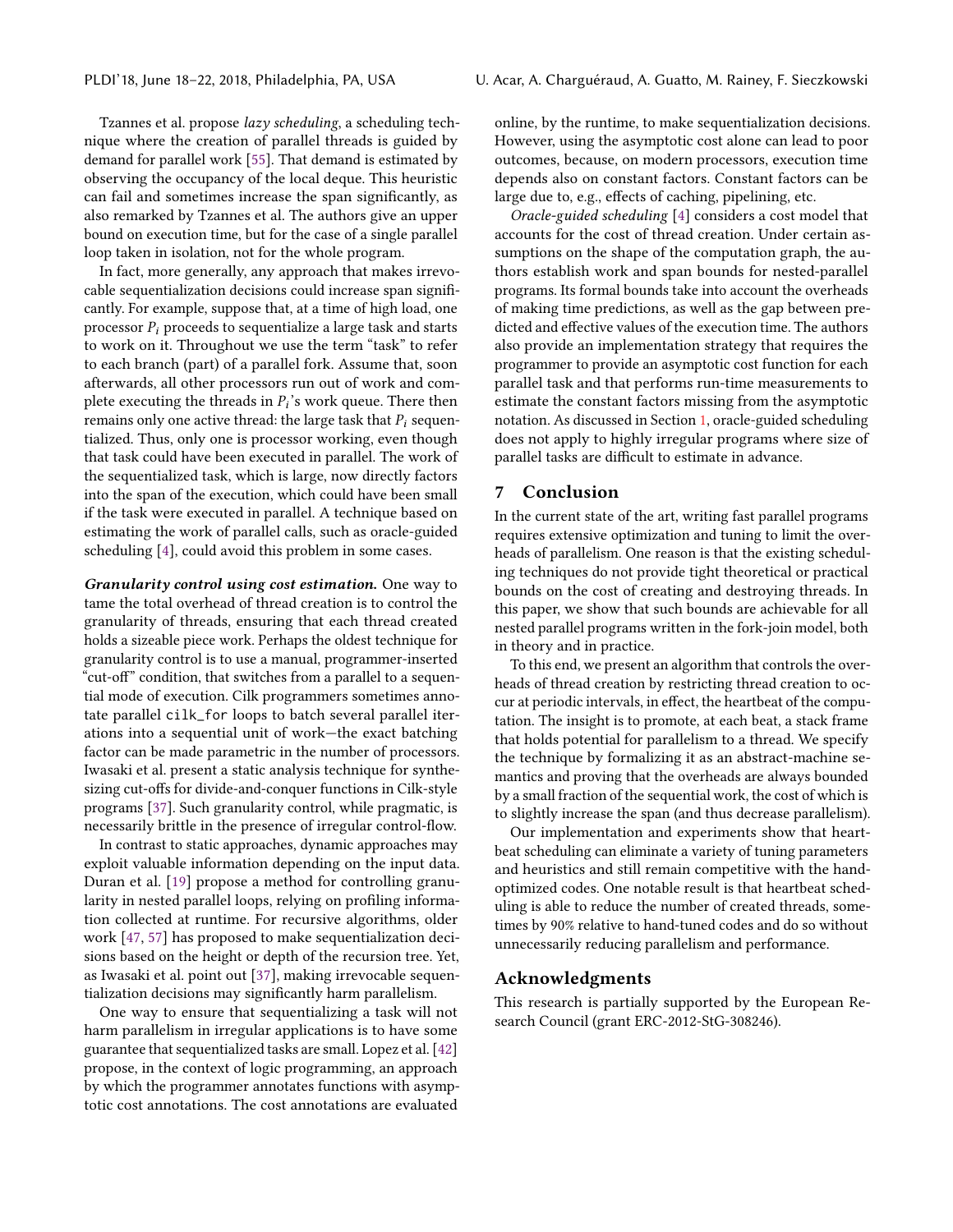# References

- <span id="page-12-8"></span>[1] Umut A. Acar, Guy Blelloch, Matthew Fluet, and Stefan K. Mullerand Ram Raghunathan. 2015. Coupling Memory and Computation for Locality Management. In Summit on Advances in Programming Languages (SNAPL).
- <span id="page-12-35"></span>[2] Umut A. Acar, Guy E. Blelloch, and Robert D. Blumofe. 2002. The data locality of work stealing. Theory of Computing Systems (TOCS) 35, 3 (2002), 321–347.
- <span id="page-12-9"></span>[3] Umut A. Acar, Arthur Charguéraud, and Mike Rainey. 2013. Scheduling Parallel Programs by Work Stealing with Private Deques. In Proceedings of the 19th ACM SIGPLAN Symposium on Principles and Practice of Parallel Programming (PPoPP '13).
- <span id="page-12-17"></span>[4] Umut A. Acar, Arthur Charguéraud, and Mike Rainey. 2016. Oracleguided scheduling for controlling granularity in implicitly parallel languages. Journal of Functional Programming (JFP) 26 (2016), e23.
- <span id="page-12-10"></span>[5] Shivali Agarwal, Rajkishore Barik, Dan Bonachea, Vivek Sarkar, R. K. Shyamasundar, and Katherine A. Yelick. 2007. Deadlock-free scheduling of X10 computations with bounded resources. In SPAA 2007: Proceedings of the 19th Annual ACM Symposium on Parallelism in Algorithms and Architectures, San Diego, California, USA, June 9-11, 2007. 229–240. <https://doi.org/10.1145/1248377.1248416>
- <span id="page-12-32"></span>[6] Nimar S. Arora, Robert D. Blumofe, and C. Greg Plaxton. 1998. Thread scheduling for multiprogrammed multiprocessors. In Proceedings of the tenth annual ACM symposium on Parallel algorithms and architectures (SPAA '98). ACM Press, 119–129.
- <span id="page-12-30"></span>[7] Nimar S. Arora, Robert D. Blumofe, and C. Greg Plaxton. 2001. Thread Scheduling for Multiprogrammed Multiprocessors. Theory of Computing Systems 34, 2 (2001), 115–144.
- <span id="page-12-23"></span>[8] Guy E. Blelloch, Jeremy T. Fineman, Phillip B. Gibbons, and Julian Shun. 2012. Internally deterministic parallel algorithms can be fast. In PPoPP '12. 181–192.
- <span id="page-12-11"></span>[9] Guy E. Blelloch, Jeremy T. Fineman, Phillip B. Gibbons, and Harsha Vardhan Simhadri. 2011. Scheduling irregular parallel computations on hierarchical caches. In Proceedings of the 23rd ACM Symposium on Parallelism in Algorithms and Architectures (SPAA '11). 355–366.
- <span id="page-12-36"></span>[10] Guy E. Blelloch and Phillip B. Gibbons. 2004. Effectively sharing a cache among threads. In SPAA. [https://doi.org/10.1145/1007912.](https://doi.org/10.1145/1007912.1007948) [1007948](https://doi.org/10.1145/1007912.1007948)
- <span id="page-12-33"></span>[11] Guy E. Blelloch, Phillip B. Gibbons, and Yossi Matias. 1999. Provably efficient scheduling for languages with fine-grained parallelism. J. ACM 46 (March 1999), 281–321. Issue 2.
- <span id="page-12-34"></span>[12] Robert D. Blumofe and Charles E. Leiserson. 1998. Space-Efficient Scheduling of Multithreaded Computations. SIAM J. Comput. 27, 1 (1998), 202–229.
- <span id="page-12-12"></span>[13] Robert D. Blumofe and Charles E. Leiserson. 1999. Scheduling multithreaded computations by work stealing. *J. ACM* 46 (Sept. 1999), 720–748. Issue 5.
- <span id="page-12-29"></span>[14] Richard P. Brent. 1974. The parallel evaluation of general arithmetic expressions. J. ACM 21, 2 (1974), 201–206.
- <span id="page-12-13"></span>[15] F. Warren Burton and M. Ronan Sleep. 1981. Executing functional programs on a virtual tree of processors. In Functional Programming Languages and Computer Architecture (FPCA '81). ACM Press, 187–194.
- <span id="page-12-4"></span>[16] Philippe Charles, Christian Grothoff, Vijay Saraswat, Christopher Donawa, Allan Kielstra, Kemal Ebcioglu, Christoph von Praun, and Vivek Sarkar. 2005. X10: an object-oriented approach to non-uniform cluster computing. In Proceedings of the 20th annual ACM SIGPLAN conference on Object-oriented programming, systems, languages, and applications (OOPSLA '05). ACM, 519–538.
- <span id="page-12-28"></span>[17] David Chase and Yossi Lev. 2005. Dynamic circular work-stealing deque. In SPAA '05. 21–28.
- <span id="page-12-14"></span>[18] Rezaul Alam Chowdhury and Vijaya Ramachandran. 2008. Cacheefficient dynamic programming algorithms for multicores. In Proc. 20th ACM Symposium on Parallelism in Algorithms and Architectures. ACM, New York, NY, USA, 207–216. <https://doi.org/10.1145/1378533.1378574>
- <span id="page-12-18"></span>[19] A. Duran, J. Corbalan, and E. Ayguade. 2008. An adaptive cut-off for task parallelism. In 2008 SC - International Conference for High Performance Computing, Networking, Storage and Analysis. 1–11.
- <span id="page-12-31"></span>[20] Derek L. Eager, John Zahorjan, and Edward D. Lazowska. 1989. Speedup versus efficiency in parallel systems. IEEE Transactions on Computing 38, 3 (1989), 408–423.
- <span id="page-12-26"></span>[21] Marc Feeley. 1992. A Message Passing Implementation of Lazy Task Creation. In Parallel Symbolic Computing. 94–107.
- <span id="page-12-27"></span>[22] Marc Feeley. 1993. Polling efficiently on stock hardware. In Proceedings of the conference on Functional programming languages and computer architecture (FPCA '93). 179–187.
- <span id="page-12-25"></span>[23] Matthias Felleisen and Daniel P. Friedman. 1987. Control Operators, the SECD-Machine, and the Lambda-Calculus. In Formal Description of Programming Concepts - III, M. Wirsing (Ed.). Elsevier Science Publisher B.V. (North-Holland), 193–219.
- <span id="page-12-5"></span>[24] Matthew Fluet, Mike Rainey, John Reppy, and Adam Shaw. 2011. Implicitly threaded parallelism in Manticore. Journal of Functional Programming 20, 5-6 (2011), 1–40.
- <span id="page-12-6"></span>[25] Matthew Fluet, Mike Rainey, John H. Reppy, and Adam Shaw. 2008. Implicitly-threaded parallelism in Manticore. In ICFP. 119–130.
- <span id="page-12-0"></span>[26] Matteo Frigo, Charles E. Leiserson, and Keith H. Randall. 1998. The Implementation of the Cilk-5 Multithreaded Language. In PLDI. 212– 223.
- [27] Seth Copen Goldstein, Klaus Erik Schauser, and David Culler. 1995. Enabling Primitives for Compiling Parallel Languages. In Third Workshop on Languages, Compilers, and Run-Time Systems for Scalable Computers. Troy, New York.
- <span id="page-12-21"></span>[28] Seth Copen Goldstein, Klaus Erik Schauser, and David E Culler. 1996. Lazy threads: Implementing a fast parallel call. J. Parallel and Distrib. Comput. 37, 1 (1996), 5–20.
- <span id="page-12-15"></span>[29] John Greiner and Guy E. Blelloch. 1999. A Provably Time-efficient Parallel Implementation of Full Speculation. ACM Transactions on Programming Languages and Systems 21, 2 (March 1999), 240–285.
- <span id="page-12-7"></span>[30] Adrien Guatto, Sam Westrick, Ram Raghunathan, and Umut A. Acarand Matthew Fluet. 2018. Hierarchical Memory Management for Mutable State. In ACM SIGPLAN Symposium on Principles and Practice of Parallel Programming (PPOPP). ACM Press.
- <span id="page-12-16"></span>[31] Robert H. Halstead, Jr. 1984. Implementation of Multilisp: Lisp on a Multiprocessor. In Proceedings of the 1984 ACM Symposium on LISP and functional programming (LFP '84). ACM, 9–17.
- <span id="page-12-24"></span>[32] E. A. Hauck and B. A. Dent. 1968. Burroughs' B6500/B7500 Stack Mechanism. In Proceedings of the April 30–May 2, 1968, Spring Joint Computer Conference (AFIPS '68 (Spring)). ACM, New York, NY, USA, 245–251. <https://doi.org/10.1145/1468075.1468111>
- <span id="page-12-22"></span>[33] Tasuku Hiraishi, Masahiro Yasugi, Seiji Umatani, and Taiichi Yuasa. 2009. Backtracking-based load balancing. Proceedings of the 2009 ACM SIGPLAN Symposium on Principles & Practice of Parallel Programming 44, 4 (February 2009), 55–64. <https://doi.org/10.1145/1594835.1504187>
- <span id="page-12-19"></span>[34] Lorenz Huelsbergen, James R. Larus, and Alexander Aiken. 1994. Using the run-time sizes of data structures to guide parallel-thread creation. In Proceedings of the 1994 ACM conference on LISP and functional programming (LFP '94). 79–90.
- <span id="page-12-2"></span>[35] Shams Mahmood Imam and Vivek Sarkar. 2014. Habanero-Java library: a Java 8 framework for multicore programming. In 2014 International Conference on Principles and Practices of Programming on the Java Platform Virtual Machines, Languages and Tools, PPPJ '14. 75–86.
- <span id="page-12-3"></span>[36] Intel. 2011. Intel Threading Building Blocks. [https://www.](https://www.threadingbuildingblocks.org/) [threadingbuildingblocks.org/](https://www.threadingbuildingblocks.org/).
- <span id="page-12-20"></span>[37] Shintaro Iwasaki and Kenjiro Taura. 2016. A static cut-off for task parallel programs. In Proceedings of the 2016 International Conference on Parallel Architectures and Compilation. ACM, 139–150.
- <span id="page-12-1"></span>[38] Doug Lea. 2000. A Java fork/join framework. In Proceedings of the ACM 2000 conference on Java Grande (JAVA '00). 36–43.